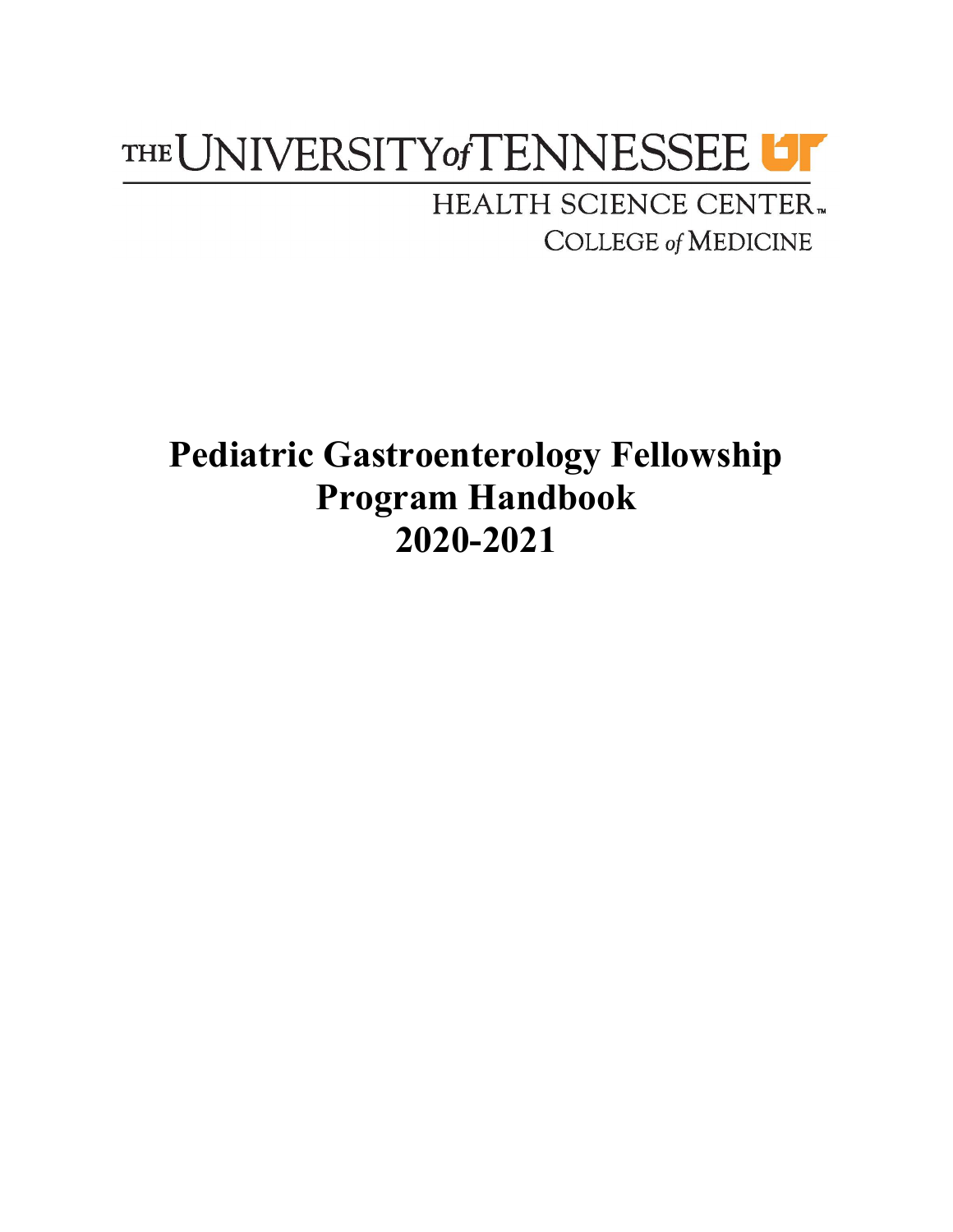# **Table of Contents**

| Section 2. |  |
|------------|--|
|            |  |
|            |  |
|            |  |
|            |  |
|            |  |
|            |  |
|            |  |
|            |  |
|            |  |
|            |  |
|            |  |
|            |  |
|            |  |
|            |  |
|            |  |
|            |  |
|            |  |
|            |  |
|            |  |
|            |  |
|            |  |
|            |  |
|            |  |
|            |  |
|            |  |
|            |  |
|            |  |
|            |  |
|            |  |
|            |  |
|            |  |
|            |  |
|            |  |
|            |  |
|            |  |
|            |  |
|            |  |
|            |  |
|            |  |
|            |  |
|            |  |
|            |  |
|            |  |
|            |  |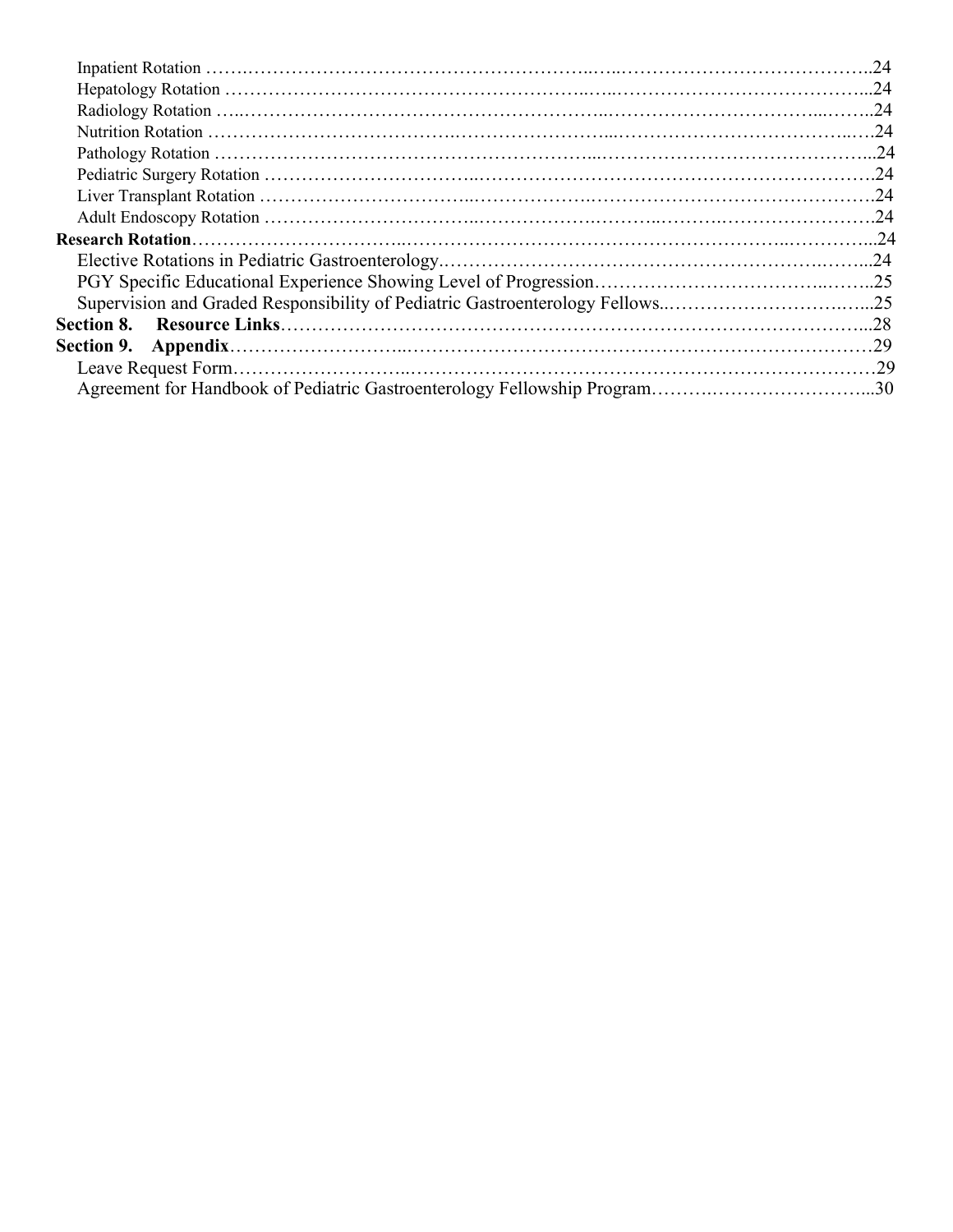# **Section 1. Program Information General Information and Mission Statement**

The Department of **Pediatrics** at the University of Tennessee Health Science Center (UTHSC) offers a three-year ACGME accredited **Pediatric Gastroenterology** Fellowship program in Memphis, Tennessee.

Pediatric Gastroenterology Fellowship is a 36-month program that is accredited, in compliance with current ACGME policies and provides the knowledge and skills required for an academic career, which includes clinical service, teaching and research. The fellow in pediatric gastroenterology must gain an extensive background and experience to diagnose and manage patients with acute and chronic diseases of the digestive system (esophagus, stomach, intestines, hepatobiliary system, and pancreas) and with nutritional disorders, and to conduct scholarly activity in this specialized field.

The fellow must be guided in developing clinical judgment and skills as well as in acquiring medical knowledge, humanistic qualities, and professional attitudes and behaviors that are appropriate for the pediatric gastroenterologist.

#### **Program Mission:**

Our mission is to train pediatric gastroenterology fellows in the disease and treatment of pediatric patients with gastrointestinal, liver and nutrition disorders. We also will train the fellows to be skilled in the performance of the endoscopic and other procedures required to provide the diagnostic and therapeutic investigations needed by the subspecialty. The trainees will acquire the research and teaching skills needed to be successful in an academic setting.

#### **Program Aims:**

Our fellowship program is committed to providing trainees with the unique clinical experiences and educational opportunities that will prepare them to pursue a career in gastroenterology. During their training, our fellows develop a solid foundation in clinical gastroenterology and hepatology. Our fellows develop close relationships with our diverse, dedicated faculty. Opportunities for research are available from your first year and there are dedicated resources to both train and support a variety of interests.

The primary aim of the pediatric gastroenterology fellowship is to equip our fellows to be experts in the care of children with gastroenterology, hepatology, and nutritional diseases. They will be crucial consultants for both diagnosis and treatment with excellent skills in the diagnostic procedures of the specialty. They will also possess the skills to excel in academics and research endeavors whether basic science or clinically focused.

https://www.uthsc.edu/graduate-medical-education/policies-and-procedures/documents/programevaluation.pdf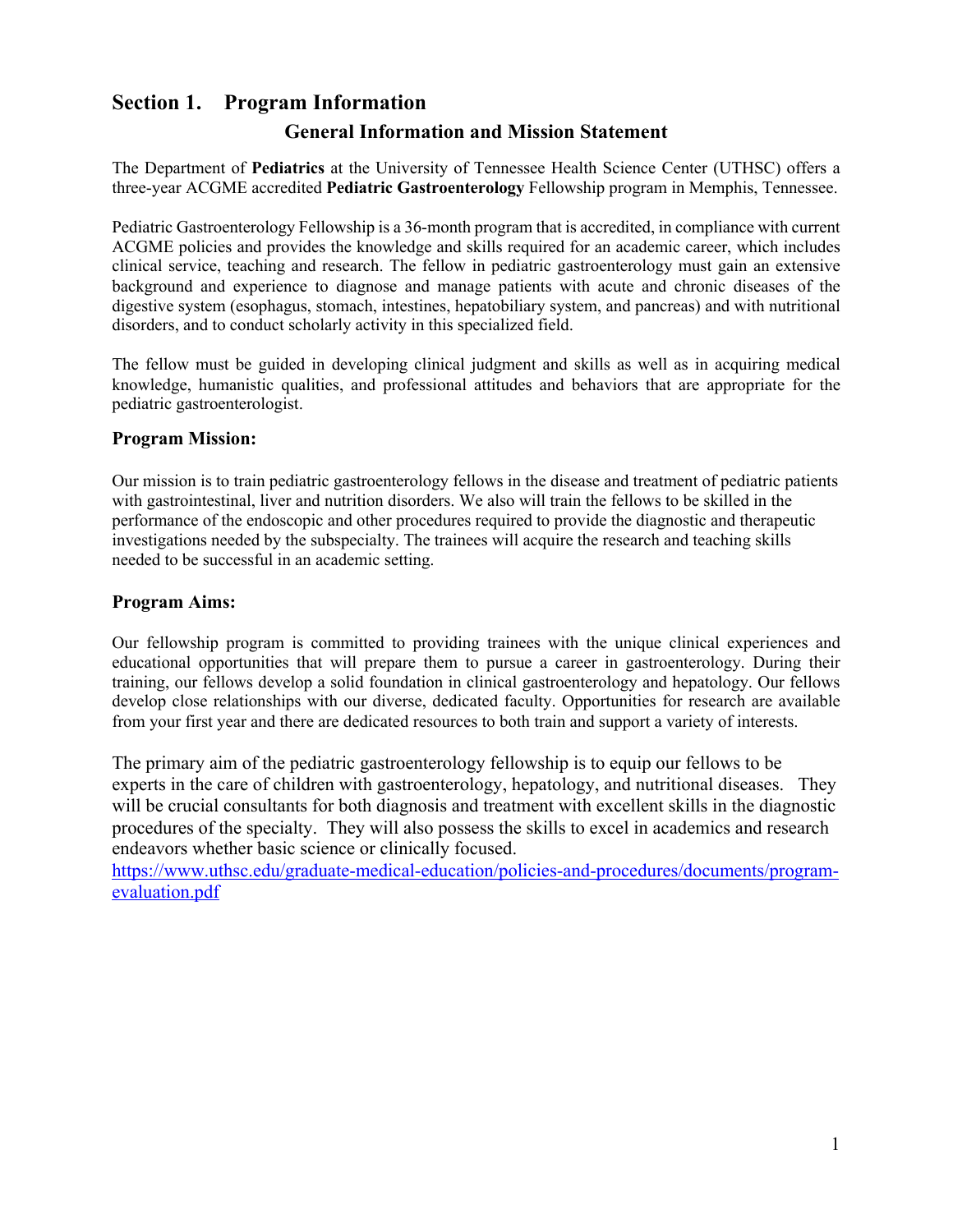#### **Department Chair, Program Director and Associate Program Directors**

**Jon McCullers, M.D.** Department Chair Phone: (901) 287-6399 Email: jmccul10@uthsc.edu

### **Mark R. Corkins, M.D.**

Division Chief and Fellowship Program Director Office Location: Le Bonheur Faculty Office Building (FOB) -  $2<sup>nd</sup>$  Floor, North East Hallway, Office # Phone: (901) 287-6390 Email: mcorkins@uthsc.edu

**Cary Cavender, M.D.** Associate Program Director Phone: (901) 287-5337 Email: Ccavand1@uthsc.edu

**Anushree Algotar, M.D.** Assistant Program Director Phone: (901) 287-7337 Email: aalgotar@uthsc.edu

#### **Office Contact**

#### **Jeannine Ricker, MBA**

Program Coordinator University of Tennessee Health Science Center (UTHSC) 50 North Dunlap Street 6th Floor, Research Tower Memphis, TN 38103 Phone: (901) 287-5954 Fax (901) 287-5062 Email: jricker4@uthsc.edu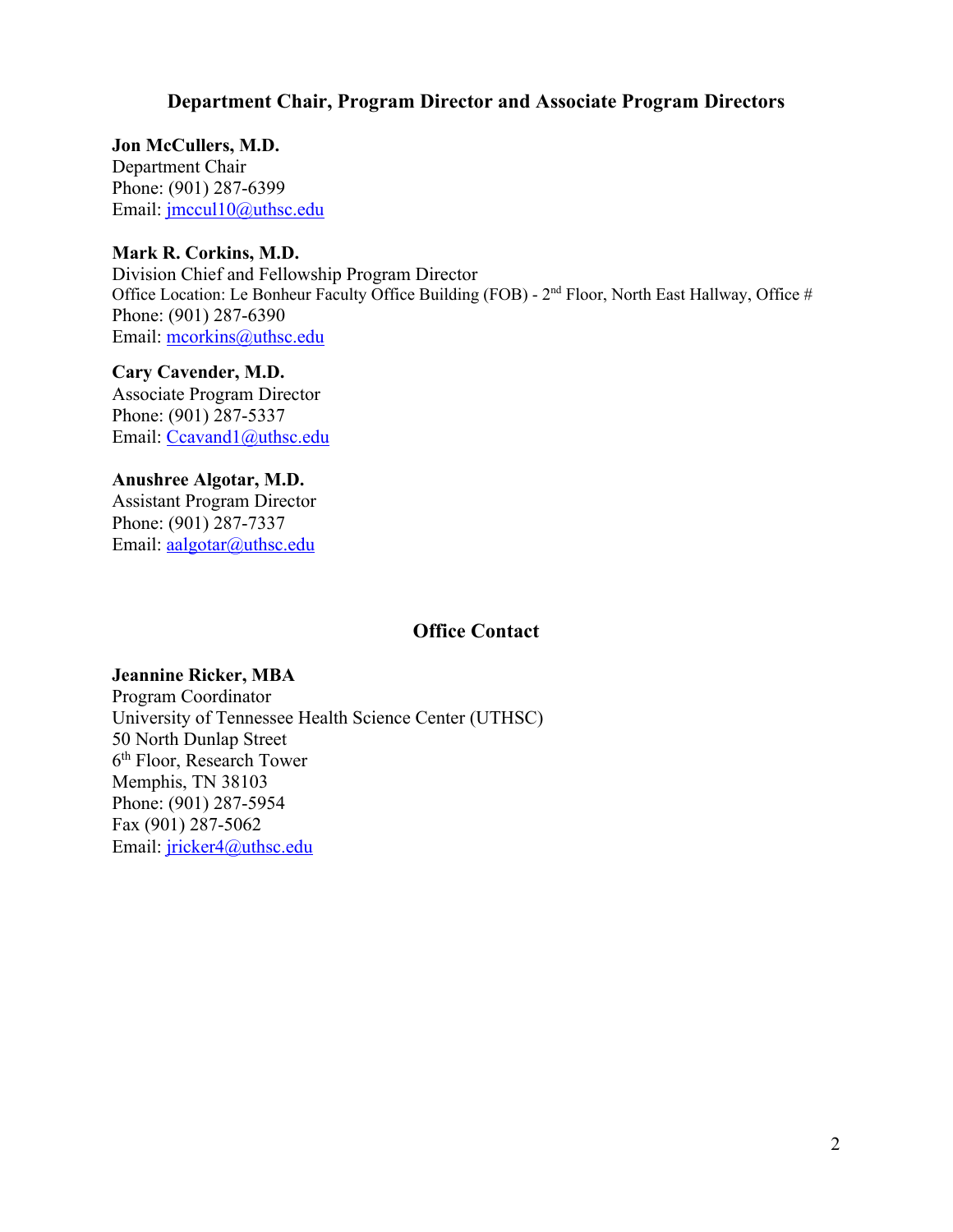# **Core Faculty (alpha order)**

#### **Anushree Algotar, M.D.**

Office Location: Le Bonheur Faculty Office Building (FOB) -  $2<sup>nd</sup>$  Floor, North East Hallway, Office # Phone: (901) 287-7337 Email: aalgotar@uthsc.edu

#### **Dennis Black, M.D.**

Office Location: 401 Le Bonheur Research Center, 50 North Dunlap Street, Memphis, TN 38103 Phone: (901)287-5355 Email: dblack@uthsc.edu

#### **Cary Cavender, M.D.**

Office Location: Le Bonheur Faculty Office Building (FOB) - 2<sup>nd</sup> Floor, North East Hallway, Office # Phone: (901) 287-5337 Email: Ccavand1@uthsc.edu

#### **John Eshun, M.D.**

Office Location: Le Bonheur Faculty Office Building (FOB) -  $2<sup>nd</sup>$  Floor, North East Hallway, Office # Phone: (901) 287-5234 Email: jeshun@uthsc.edu

#### **Linda Lazar, M.D.**

Office Location: Le Bonheur Faculty Office Building (FOB) -  $2<sup>nd</sup>$  Floor, North East Hallway, Office # Phone: (901) 287-5197 Email: llazar@uthsc.edu

#### **John Whitworth, M.D.**

Office Location: Le Bonheur Faculty Office Building (FOB) - 2<sup>nd</sup> Floor, North East Hallway, Office # Phone: (901) 287-4017 Email: jwhitmd@uthsc.edu

Starting July 1, 2020:

**Lybil B. Mendoza-Alvarez, M.D.**

Office Location: Le Bonheur Faculty Office Building (FOB) - 2<sup>nd</sup> Floor, North East Hallway, Office # 252. Phone: Email: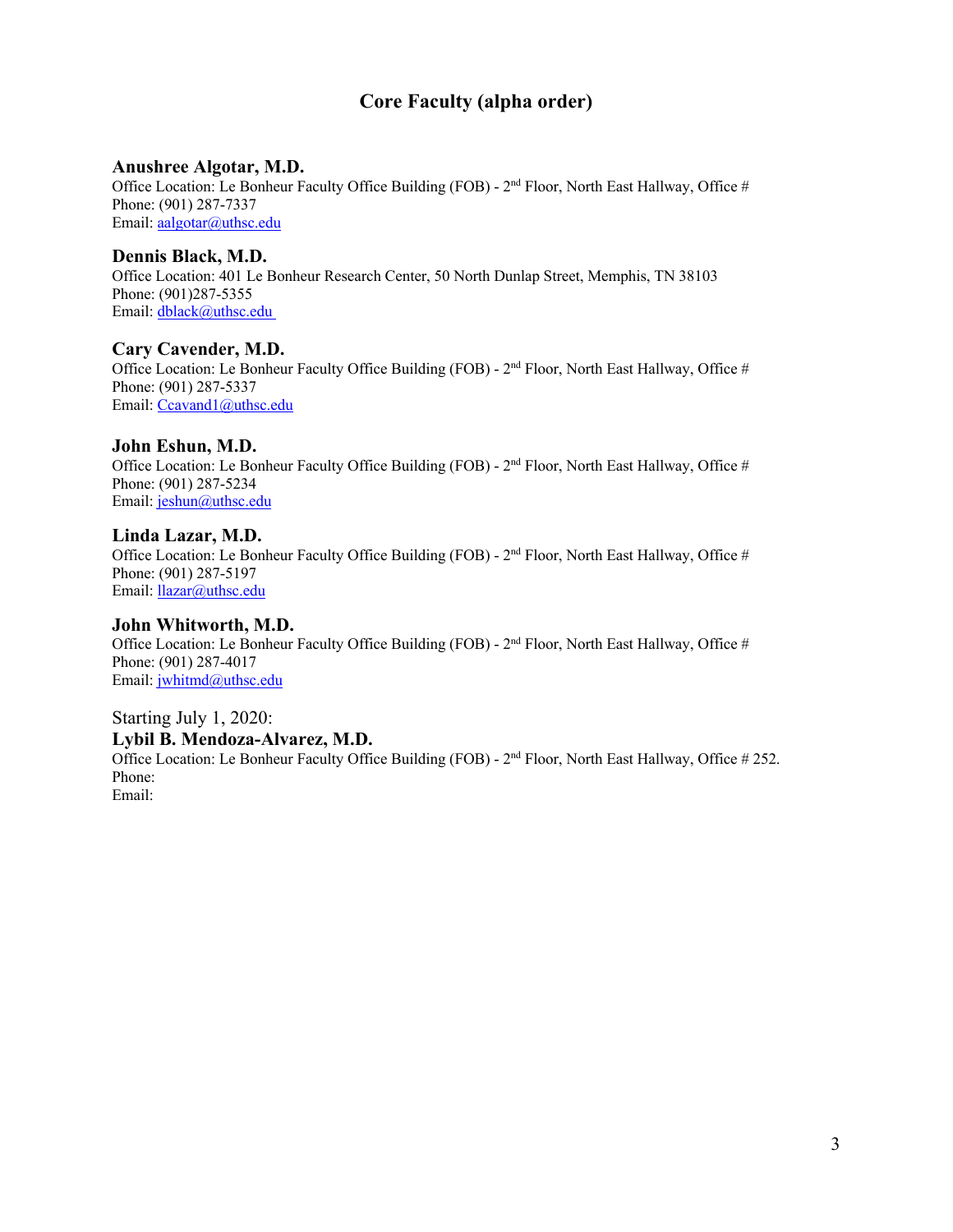# **2020-2021 Fellow Contact Information**

**PGY4 Maggie Vickers, MD** Email: mvicker6@uthsc.edu

**PGY5 Dieudonne Nonga Makon, MD** Email: DNongama@UTHSC.EDU

**PGY6 Meredith "Linley" Harvie, MD** Email: <u>MHarvie@UTHSC.EDU</u>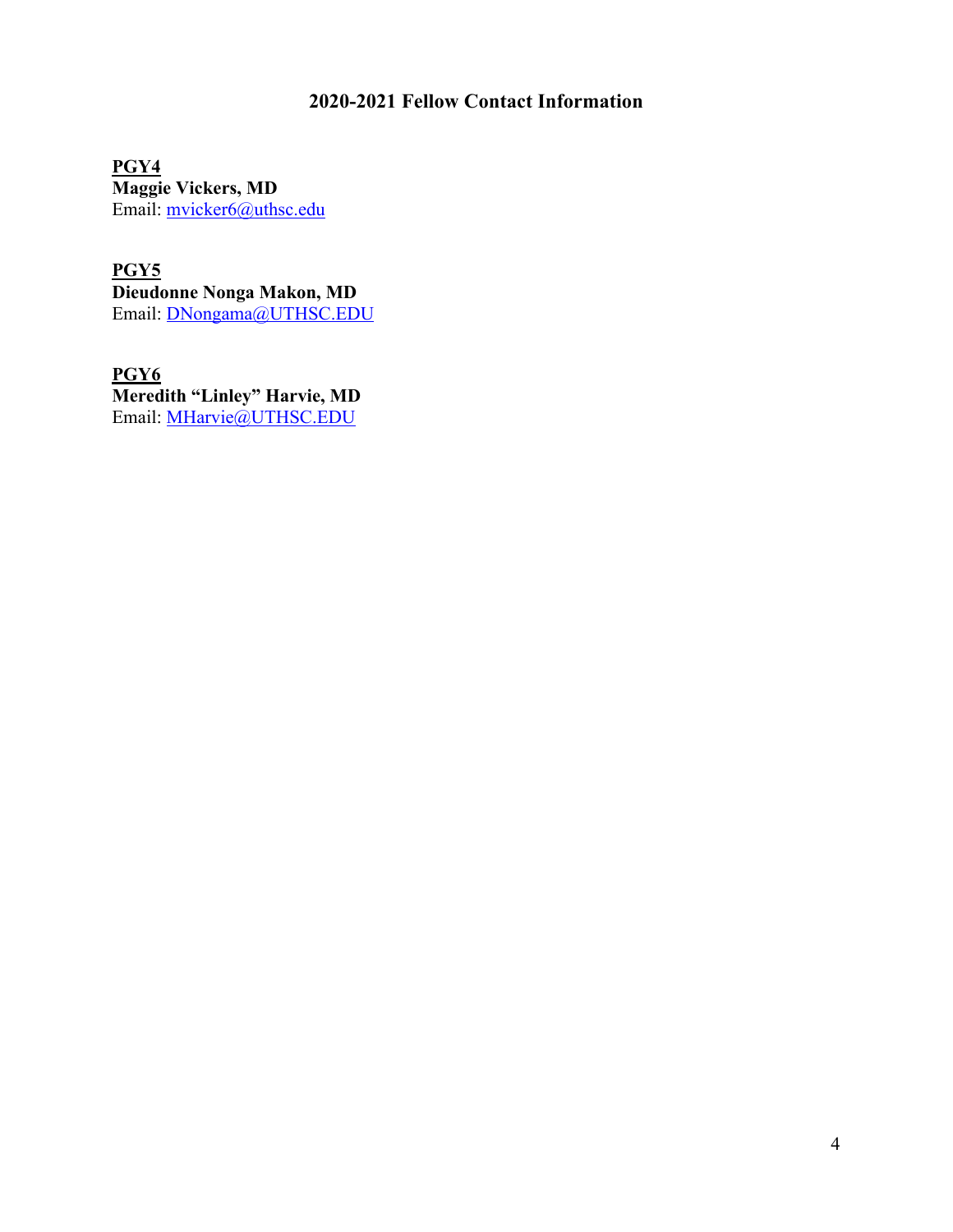# **University of Tennessee**

# **Pediatric Gastroenterology Fellowship Block Diagram**

| Year-1               |                     |                     |                  |                  |                       |                           |                                  |                     |                     |                  |                 |                                     |
|----------------------|---------------------|---------------------|------------------|------------------|-----------------------|---------------------------|----------------------------------|---------------------|---------------------|------------------|-----------------|-------------------------------------|
| <b>Block</b>         | 1                   | 2                   | 3                | 4                | 5                     | 6                         | 7                                | 8                   | 9                   | 10               | 11              | 12                                  |
| Cita<br>Year-1       | $H$ $O$ $S$ $D$ $1$ | $H$ $O$ $S$ $D$ $1$ | $H$ $O$ $CD1$    | $H$ $O$ $CD1$    | $H$ $O$ $S$ $D$ $1$   | $H$ $O$ $CD1$             | 10001                            | $H$ $O$ $S$ $D$ $1$ | $H$ $O$ $S$ $D$ $1$ | L <sub>0</sub>   |                 |                                     |
| <b>Block</b>         | 1                   | 2                   | 3                | 4                | 5                     | 6                         | 7                                | 8                   | 9                   | 10               | 11              | 12                                  |
| <b>Site</b>          | HOSP1               | HOSP1               | HOSP1            | HOSP1            | HOSP1                 | HOSP1                     | HOSP1                            | HOSP1               | HOSP1               | HOSP1            |                 |                                     |
| <b>Rotation Name</b> | <b>INPATIENT</b>    | <b>INPATIENT</b>    | <b>INPATIENT</b> | <b>INPATIENT</b> | <b>INPATIENT</b>      | <b>INPATIENT</b>          | <b>HEPATOLOGY</b>                | <b>RADIOLOGY</b>    | <b>NUTRITION</b>    | <b>PATHOLOGY</b> | <b>RESEARCH</b> | <b>RESEARCH/</b><br><b>VACATION</b> |
| % Outpatient         | 20%                 | 20%                 | 20%              | 20%              | 20%                   | 20%                       | 20%                              | 20%                 | 20%                 | 20%              | 20%             | 5%                                  |
| % Research           | 0%                  | 0%                  | 0%               | 0%               | 0%                    | 0%                        | 0%                               | 0%                  | 0%                  | 0%               | 80%             | 20%                                 |
| Year-2               |                     |                     |                  |                  |                       |                           |                                  |                     |                     |                  |                 |                                     |
| <b>Block</b>         | 1                   | 2                   | 3                | 4                | 5                     | 6                         | 7                                | 8                   | 9                   | 10               | 11              | 12                                  |
| <b>Site</b>          | HOSP1               | HOSP1               | HOSP1            | HOSP1            | HOSP1                 | HOSP1                     | HOSP2                            |                     |                     |                  |                 |                                     |
| <b>Rotation Name</b> | <b>INPATIENT</b>    | <b>INPATIENT</b>    | <b>INPATIENT</b> | <b>INPATIENT</b> | PED<br><b>SURGERY</b> | LIVER<br><b>TRANSPANT</b> | <b>ADULT</b><br><b>ENDOSCOPY</b> | <b>RESEARCH</b>     | <b>RESEARCH</b>     | <b>RESEARCH</b>  | <b>RESEARCH</b> | RESEARCH/<br><b>VACATION</b>        |
| % Outpatient         | 20%                 | 20%                 | 20%              | 20%              | 20%                   | 20%                       | 20%                              | 20%                 | 20%                 | 20%              | 20%             | 5%                                  |
| % Research           | 0%                  | 0%                  | 0%               | 0%               | 0%                    | 0%                        | 0%                               | 80%                 | 80%                 | 80%              | 80%             | 20%                                 |
| Year-3               |                     |                     |                  |                  |                       |                           |                                  |                     |                     |                  |                 |                                     |
| <b>Block</b>         | 1                   | 2                   | 3                | 4                | 5                     | 6                         | 7                                | 8                   | 9                   | 10               | 11              | 12                                  |
| <b>Site</b>          | HOSP1               | HOSP1               | HOSP1            |                  |                       |                           |                                  |                     |                     |                  |                 |                                     |
| <b>Rotation Name</b> | <b>INPATIENT</b>    | <b>INPATIENT</b>    | <b>INPATIENT</b> | <b>RESEARCH</b>  | <b>RESEARCH</b>       | <b>RESEARCH</b>           | <b>RESEARCH</b>                  | <b>RESEARCH</b>     | <b>RESEARCH</b>     | <b>RESEARCH</b>  | <b>RESEARCH</b> | <b>RESEARCH/</b><br><b>VACATION</b> |
| % Outpatient         | 20%                 | 20%                 | 20%              | 20%              | 20%                   | 20%                       | 20%                              | 20%                 | 20%                 | 20%              | 20%             | 5%                                  |
| % Research           | 0%                  | 0%                  | 0%               | 80%              | 80%                   | 80%                       | 80%                              | 80%                 | 80%                 | 80%              | 80%             | 20%                                 |

\*Research can occur at site 1 or site 2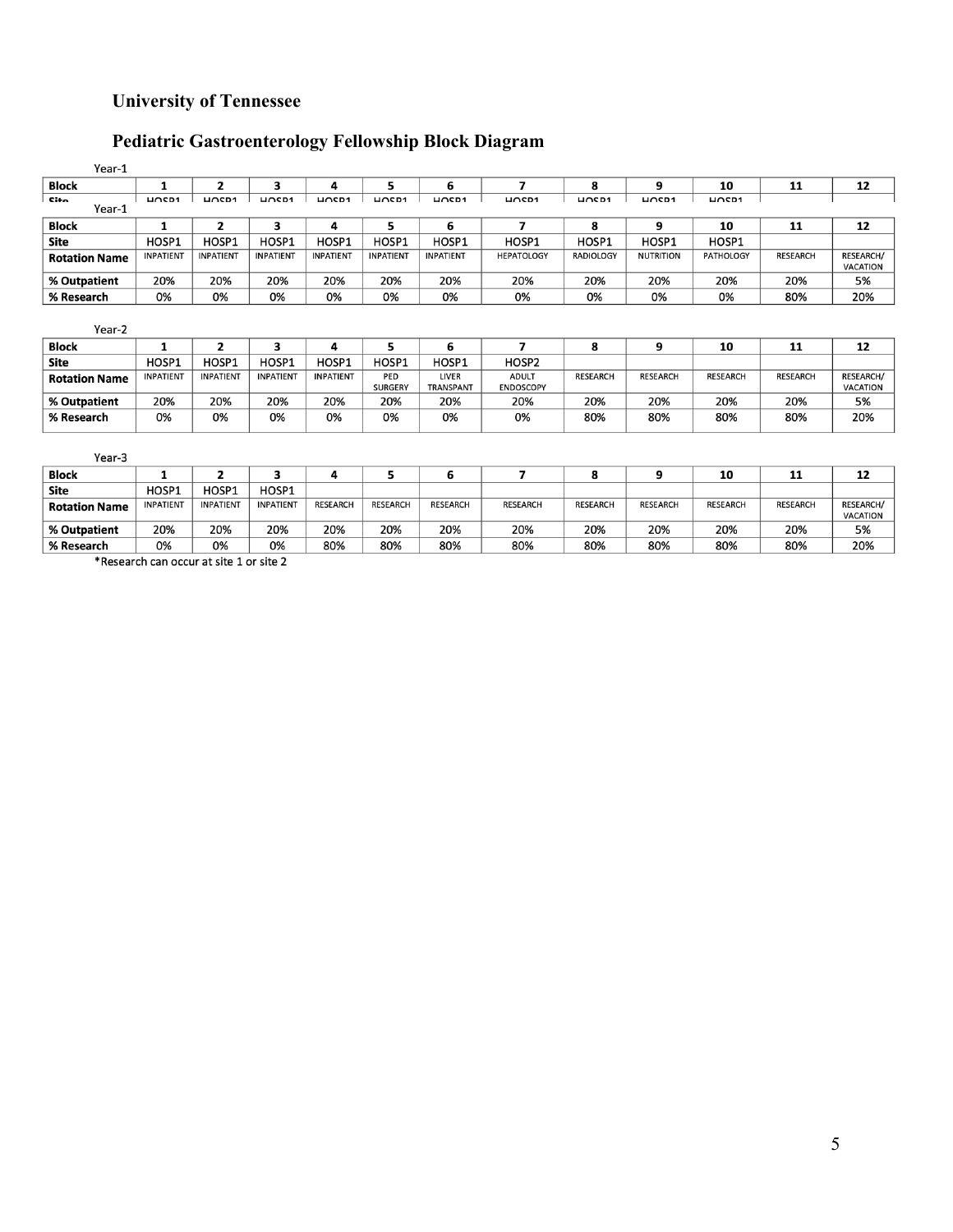# **Section 2. Site Information**

# **1. Le Bonheur Children's Hospital**

Cary P. Cavender, M.D. – Site Director 50 North Dunlap Memphis, TN 38103 Phone: (901)287-5355 Email: Ccavand1@uthsc.edu

# **2. Methodist Healthcare - Memphis Hospitals**

John Eshun, M.D. – Site Director 1265 Union Avenue Memphis, TN 38104 Phone: (901) 287-5234 Email: jeshun@uthsc.edu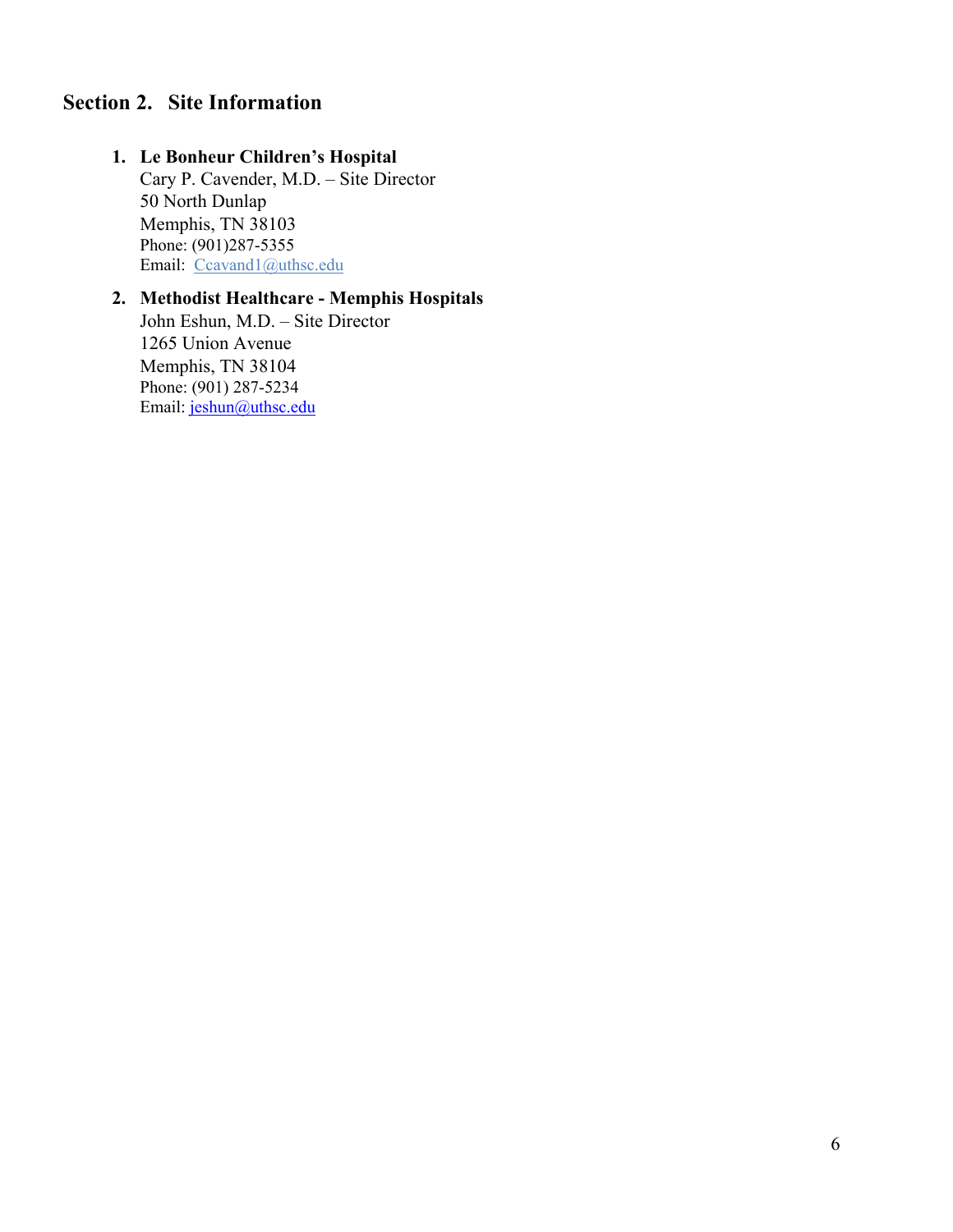# **Section 3. Educational Activities**

# **Didactic Lectures**

Didactics lectures are held every  $2<sup>nd</sup>$  and  $4<sup>th</sup>$  Wednesday afternoons and a faculty lecture the 1<sup>st</sup> and 3<sup>rd</sup> Friday afternoon. There are typically between one to two lectures presented depending on rotation schedules.

#### **Attendance**

All Fellows are expected to attend all didactic lectures, educational activities, etc., so long as rotation/duty hour violations/etc. are not interfering.

#### **Educational Activities**

#### **Grand Rounds**

Every Wednesday morning, hospital wide grand rounds are held – speakers include current faculty, fellows and visiting faculty. All Fellows are required to attend so long as rotation/duty hour/etc. are not interfering.

#### **Conference Schedule**

| Conference                        | <b>Frequency</b>                              | <b>Role of the Fellow</b>            |
|-----------------------------------|-----------------------------------------------|--------------------------------------|
| Journal club                      | Monthly $(1st Monday @ 8am)$                  | Presents one article                 |
| Pathology conference              | Monthly $(2^{nd}$ Monday $(a)$ 8am)           | Discussion participant               |
| Research conference               | Monthly $(3^{rd}$ Monday $\omega$ 8am)        | Presents his/her progress            |
| Book Club                         | Monthly (4 <sup>th</sup> Monday $\omega$ 8am) | Presents chapter as part of rotation |
| Pediatric Grand Rounds            | Weekly                                        | Required Attendance - CME            |
| <b>CFRI Research Conference</b>   | Monthly                                       | Attends and presents                 |
| CFRI Journal Club                 | Monthly                                       | Attends and presents                 |
| $K$ -Club                         | Monthly                                       | Attends                              |
| <b>Resident Ethics Conference</b> | Monthly                                       | Attends                              |
| <b>Schwartz Rounds</b>            | Monthly                                       | Attends                              |
| Joint Case Conference             | Quarterly                                     | Attends and presents                 |

#### **Procedures**

- Fellows must understand the principles, symptoms, risks, and explanation of results of procedures.
- Diagnostic colonoscopy (including biopsy) and therapeutic colonoscopy with snare polypectomy and diagnostic of the upper gastrointestinal endoscopy (including biopsy).
- Assessment of procedural competence should not be based solely on a minimum number of procedures performed, but on a formal evaluation process.
- Fellows must understand the principles, indications, risks, and interpretation of results of the following procedures:
	- a) Gastrointestinal manometry and gastrointestinal foreign bodies
	- b) Rectal suction biopsy and percutaneous liver biopsy
	- c) Paracentesis and pancreatic function testing
	- d) Esophageal impedance/pH testing
	- e) Breathe hydrogen analysis
	- f) Endoscopic placement of feeding tubes and Endoscopic Retrograde Cholangiopancreatography (ERCP)
	- g) Videocapsule endoscopy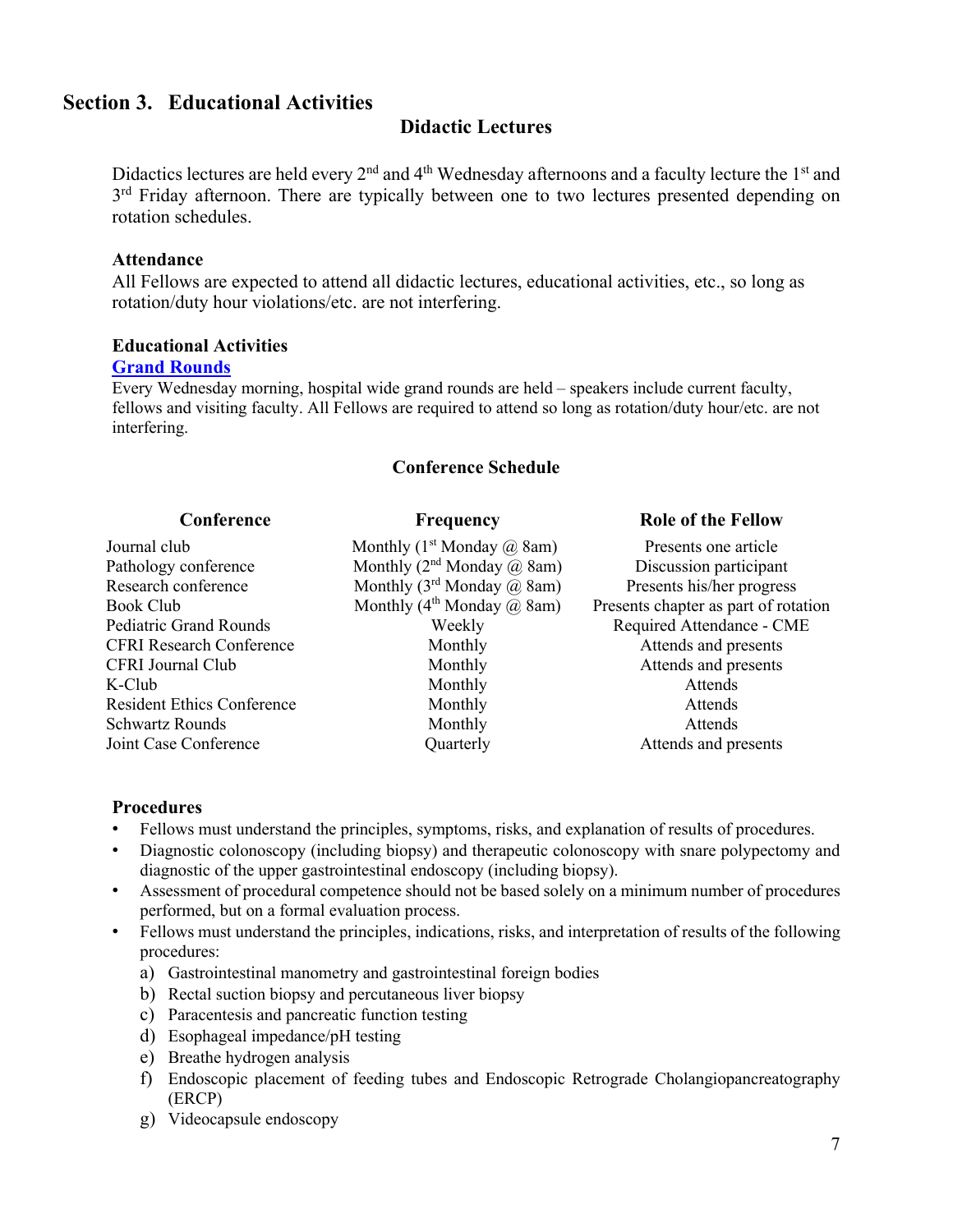h) Hemostatic techniques for variceal and nonvariceal gastrointestinal bleeding

Outcomes of Procedures include:

- Knowledge through direct patient care as well as through a variety of other learning activities.
- Learning activities, which may not involve direct contact with the patient, in which fellows engage to gain a solid understanding of these procedures and tests, should be well documented.
- Fellows should be familiar with the basic principles, indications, contraindications and risks of advanced endoscopic procedures, endoscopic ultrasonography, endoscopic laser therapy, endoscopic stent placement, and endoscopic esophageal fundoplication.
- Fellow must demonstrate an understanding of the indications, contraindications, risks, and benefits of diagnostic and therapeutic procedures, as well as skills in their performance.

#### **Program Meetings**

- Annual Program Evaluation: http://www.uthsc.edu/GME/policies/program-evaluation.pdf
- Clinical Competence Committee /Quality Improvement Committee –CCC/QIC: https://www.uthsc.edu/GME/policies/resident-evaluation.pdf
- In addition, fellows receive a *Semi-Annual Review* typically in the fall and an *End-of-year Evaluation* spring of each academic year.

#### **Required Reading**

It is suggested that all fellows read and review topics that are in the North American Society for Pediatric Gastroenterology, Hepatology & Nutrition (NASPGHAN) educational set.

https://naspghan.org/professional-resources/continuing-education-resources/

#### **Research and Scholarly Activity**

#### **Fellows' Scholarly Activities**

The fellows will be required to select a scholarly activity as a part of the fellowship. After several months of fellowship, the fellow will have a research rotation to expose them to various research opportunities. At the end of the month it is expected that they will have selected a project and mentor and prepared an outline of the project.

The pediatric department has a curriculum for fellows through the Children's Foundation Research Institute that presents various research skills. It is expected that before completion of the fellowship that they will have generated enough data to prepare an abstract and submit it for presentation at a national meeting. Fellows are required to complete scholarly activity projects based on ACGME guidelines. These projects help prepare each fellow gain critical knowledge in the area and establish their developing capability to evaluate medical research/literature.

#### **Fellow Research Activities**

**Beginning in their first year** and extending throughout their training: Faculty will supervise the fellow's research experience closely. It will be monitored by the fellow's research mentor and supervised by the Scholarship Oversight Committee (SOC). After several months in training to gain some insight the fellow will rotate onto a research month. This month allows them to meet with potential mentors and discuss research ideas. The expectation is that by the end of the month they will have settled on a mentor and a project. (first meeting is normally near the 6-month mark, and then they continue every 6 months depending on how in-depth the research projects are).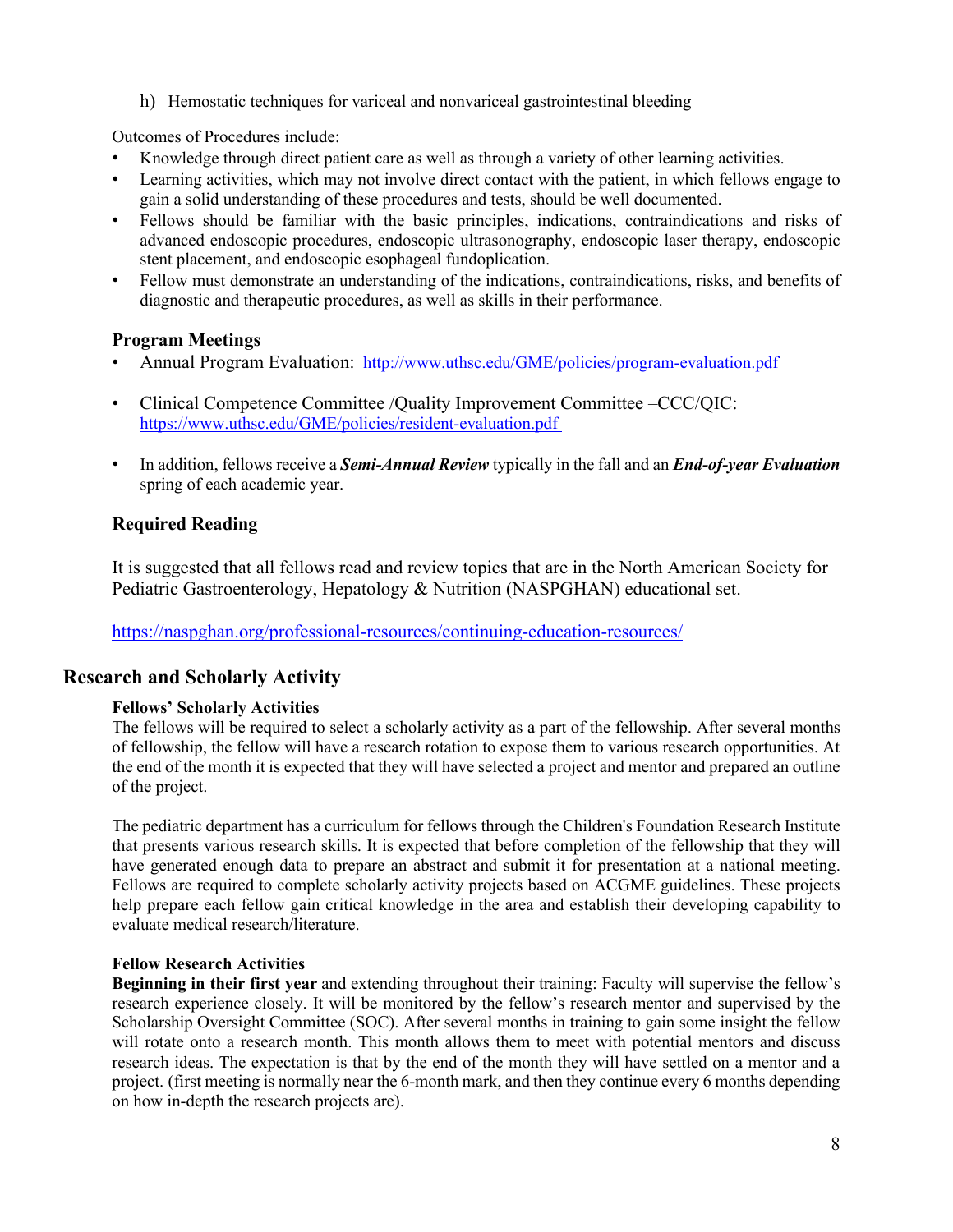They will be expected to then search and read the available background literature. Then they will prepare an outline of the project describing the research question and methods to perform the study necessary to answer the chosen question. This protocol is accomplished with the guidance of their selected mentor. This will be presented to the SOC. It is expected that the Committee may request further refinement or suggest alternative approaches. The protocol will be revised until the Committee is satisfied with the content.

**As a second-year** fellow the trainee is to initiate the research and begin data collection. The fellow should have weekly meetings with their selected mentor and receive guidance on the research progress. The progress will be presented as a brief update at the monthly division research conference.

**The third-year** fellow should be able to function in a more independent fashion. Enough data should have been collected to prepare an abstract with the goal being presentation at a national meeting. Before completion of the fellowship the trainee should have prepared a manuscript of the findings and submitted to an appropriate peer-reviewed journal. The SOC will also be meeting with the fellow twice yearly to ensure the trainee is making adequate progress. Feedback and recommendations for the fellow will be produced as a result of these meetings. The fellow will participate in 12.75 months of dedicated research time over the 3-year fellowship.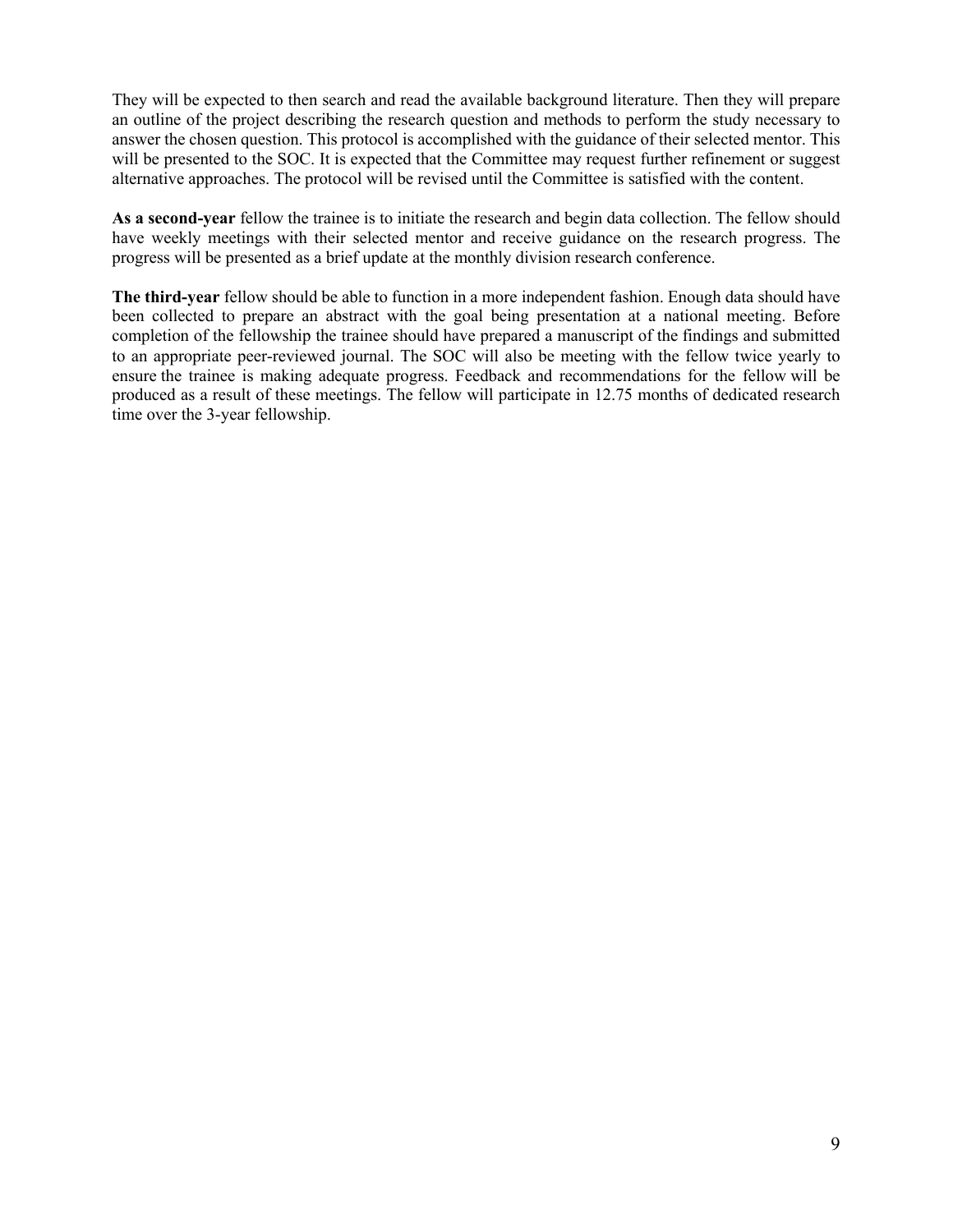# **Section 4. Examinations**

#### **Documenting Exam Results**

Documentation of exam results should be forwarded to the Program Coordinator as soon as received for inclusion in Fellow personnel file. Photocopies of the original documentation or PDFs are both acceptable.

USMLE 1, 2 and 3 or COMLEX 1, 2 and 3 – Prior to the start of their Fellowship, all Fellows are expected to have taken and passed Step 1, 2 and 3 or COMLEX 1, 2 and 3. For more information on UTHSC USMLE requirements, please visit the GME website: https://www.uthsc.edu/graduate-medical-education/policiesand-procedures/documents/mle-requirements.pdf

#### **Board Examination**

Pediatric Fellowship partakes in the yearly Pediatric Gastroenterology In -Training Examination with the American Board of Pediatrics. All fellows are required to take the exam during each year of training. Results of the exam are received by the Program Director and are used to develop a progression plan. Dates, locations of exams and full details can be found at the American Board of Pediatric website. https://www.abp.org/content/subspecialty-training-examination-site

# **Section 5. Policies and Procedures**

https://www.uthsc.edu/GME/policies.php

#### **I. Academic Appeal Process**

The UTHSC Pediatric Gastroenterology Fellowship Program follows the UTHSC institutional policy on Academic Appeals. For more information on the UT Academic Appeals Policy, please visit the GME website: https://www.uthsc.edu/GME/documents/policies/academic-appeal.pdf

#### **II. Clinical and Educational Work Hours**

The UTHSC Pediatric Gastroenterology Fellowship Program follows the UTHSC institutional policy on Clinical and Educational Work Hours. For more information on the UT Fellow Clinical and Educational Work Hours Policy, please visit the GME website: https://www.uthsc.edu/graduate-medicaleducation/policies-and-procedures/documents/clinical-and-educational-work-hours.pdf

#### **ACGME Fellow Clinical and Educational Work Hours:**

- Limit of 80 hours/week (averaged over 4 weeks), inclusive of all in-house call activities and all moonlighting.
- 1 day free every 7 days (averaged over 4 weeks), at-home call cannot be assigned on these free days.
- 8 hours off between scheduled clinical work and education periods.
- Duty periods may be scheduled to a maximum of 24 hours of continuous duty in the hospital. It is essential for patient safety and Fellow education that effective transitions in care occur. Fellows my be allowed to remain on-site in order to accomplish these tasks; however, this period-of-time must be no longer than an additional four hours. Fellows must not be assigned additional clinical responsibilities after 24 hours of continuous in-house duty.
- 14 hours off free of clinical work and education after 24 hours of in-house call.
- In-house call must be scheduled no more frequently than every third night.
- All clinical work from home and time called into the hospital during home-call must be counted in the 80-hour weekly limit.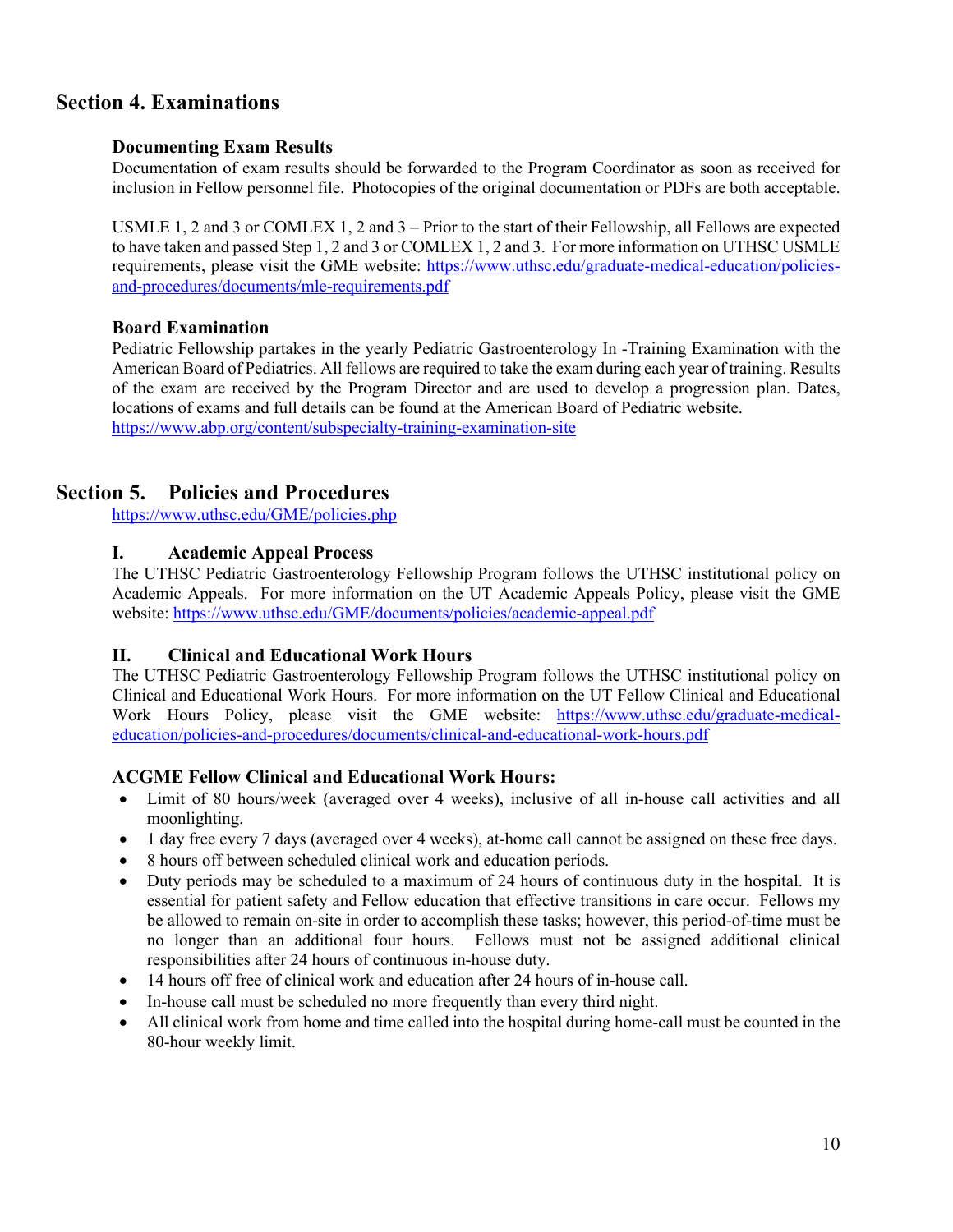#### **Clinical and Educational Work Hours Logging and Monitoring Procedures**

Fellows must log clinical and educational work hours including internal and external moonlighting and annual, sick and educational leave on a weekly basis in New Innovations. When Fellows have not logged any hours for 5 days, they will receive an automatic email reminder from New Innovations. Program Coordinators must check every Monday to ensure that all Fellows/fellows have logged their hours for the previous week using either the "Weekly Usage" or "Hours Logged" report in New Innovations. The Program Coordinator will send email reminders to those Fellows/fellows who have not logged their hours for the previous week. The Program Director should be copied on the email. If the Fellow/fellow has not updated his/her hours in New Innovations to be current by the following Monday, he or she will receive a written leave without pay notice. For each violation, the Program Director or Coordinator must enter a comment into New Innovations that describes the action taken to remedy the violation. A Clinical and Educational work hours Subcommittee will review the hours on a regular basis and look for any problem areas. On a quarterly basis, the Chair of this Subcommittee will present a report that outlines any problem areas and makes recommendations for GMEC action. The GME office also monitors hours through the New Innovations Dashboard.

#### **III. Disciplinary and Adverse Actions**

The UTHSC Pediatric Gastroenterology Fellowship Program follows the UTHSC institutional policy on Disciplinary and Adverse Actions. For more information on the UT Disciplinary and Adverse Action Policy, please visit the GME website:

https://www.uthsc.edu/GME/documents/policies/disciplinary.pdf

#### **IV. Duties and Responsibilities**

#### **Participate in the administrative aspects of the subspecialty, including:**

- An awareness of regional and national access to care, resources, workforce, and financing appropriate to their specialty through guided reading and discussion.
- Drafting policies and procedures, leading interdisciplinary meetings and conferences, providing inservice teaching sessions.
- Discussions/proposals for hospital and community resources including clinical, laboratory and research space, equipment, and technology necessary for the program to provide state-of-the-art care while advancing knowledge in the field.
- Business planning and practice management that includes billing and coding, personnel management policies and professional liability.
- Necessary collaborations within (e.g., pathology, radiology, surgery) and beyond the institution (e.g., participation in national specialty societies, cooperative care groups.

#### 1. **Patient Care**

- Fellow must be organized and conducted in a way that ensures an appropriate environment for the well-being and care of the patients and their families. Fellows must develop competence in clinical diagnosis, medical management of patients, and the correlation of pathophysiology with clinical disorders.
- Fellows must be competent in the selection, performance, and evaluation of procedures for morphological, physiological, immunological, microbiological, and psychosocial assessment of gastrointestinal and hepatobiliary diseases and nutritional disorders.
- Fellows must be able to communicate effectively with the referring physician when providing consultations.
- Fellows must be competent to manage patients with gastrointestinal and nutritional diseases and disorders: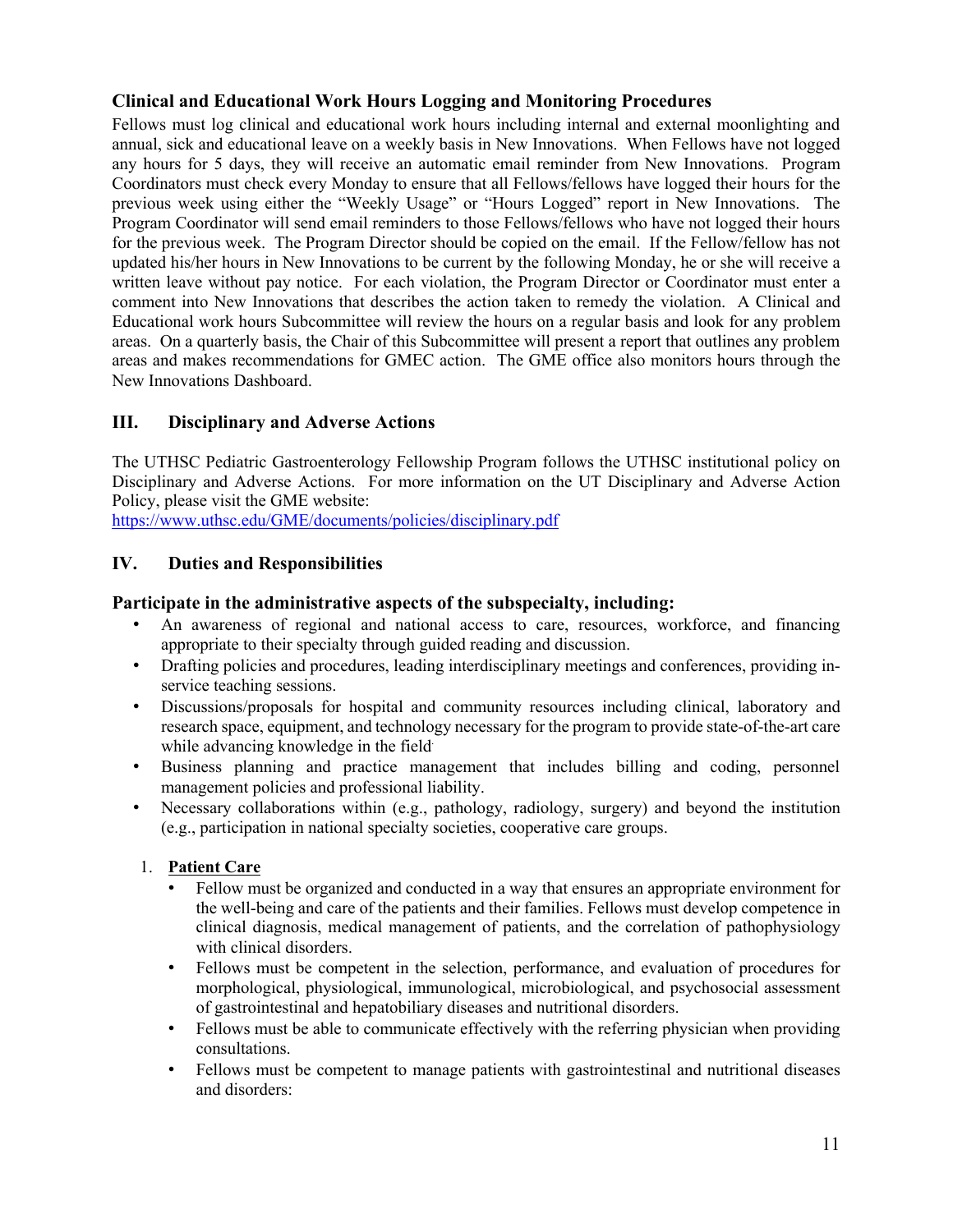#### **This should include, but not limited to, those listed below**:

- Growth failure and malnutrition including an understanding of nutritional assessment and parenteral and enteral nutrition support.
- Malabsorption/maldigestion (celiac disease, cystic fibrosis, pancreatic insufficiency
- Gastrointestinal infections, allergies, and problems in immune- compromised host
- Peptic ulcer disease) Hepatobiliary disease and autoimmune liver disease
- Digestive tract anomalies
- Inflammatory and Functional bowel disease
- Pancreatitis (acute and chronic)

#### **Patient Confidentiality/HIPPA**

- All patient information is confidential and subject to HIPAA regulation. Service lists, discharge summaries, op notes and all other papers or material containing patient information should be guarded. Papers should be placed in the shredders provided, not in the trash. All patient identifiers should be removed for presentation at conference.
- All residents are required to complete the HIPAA module provided by the GME office annually.

#### 2. **Medical Knowledge**

- This includes courses, workshops, seminars, and laboratory experience/scholarly activity, that provides an appropriate background for fellows in the basic and fundamental disciplines related to the digestive system, such as embryology, physiology, pharmacology, nutrition, pathology, biochemistry, molecular biology, immunopathology, and genetics.
- Training in the evaluation of the psychosocial aspects of chronic gastrointestinal disease as they affect the child and competence in counseling chronically ill patients and their families including preventive measures for digestive disease should be components of the training program.
- Structured and scheduled interdisciplinary conferences with pediatric radiology, pediatric pathology, and pediatric surgery must be included in the didactic curriculum.

#### 3. **Practice-Based Learning and Improvement**

- Fellows must demonstrate the ability to investigate and evaluate their care of patients, to appraise and assimilate scientific evidence, and to continuously improve patient care based on constant self-evaluation and life-long learning.
- Fellows are expected to develop skills and habits to be able to meet the following goals.
- Identify strengths, deficiencies, and limits in one's knowledge and expertise.
- Set learning and improvement goals and identify and perform appropriate learning activities.
- Systematically analyze practice using quality improvement methods and implement changes with the goal of practice improvement.
- Incorporate formative evaluation feedback into daily practice and locate, appraise, and assimilate evidence from scientific studies related to their patients' health problems and use information technology to optimize learning.

#### 4. **Interpersonal and Communication Skills**

- Fellows must demonstrate interpersonal and communication skills that result in the effective exchange of information and collaboration with patients, their families, and health professionals.
- Communicate effectively with patients, families, and the public, across a broad range of socioeconomic and cultural backgrounds
- Communicate effectively with physicians, other health professionals, and health related agencies.
- Work effectively as a member or leader of a health care team or other professional group.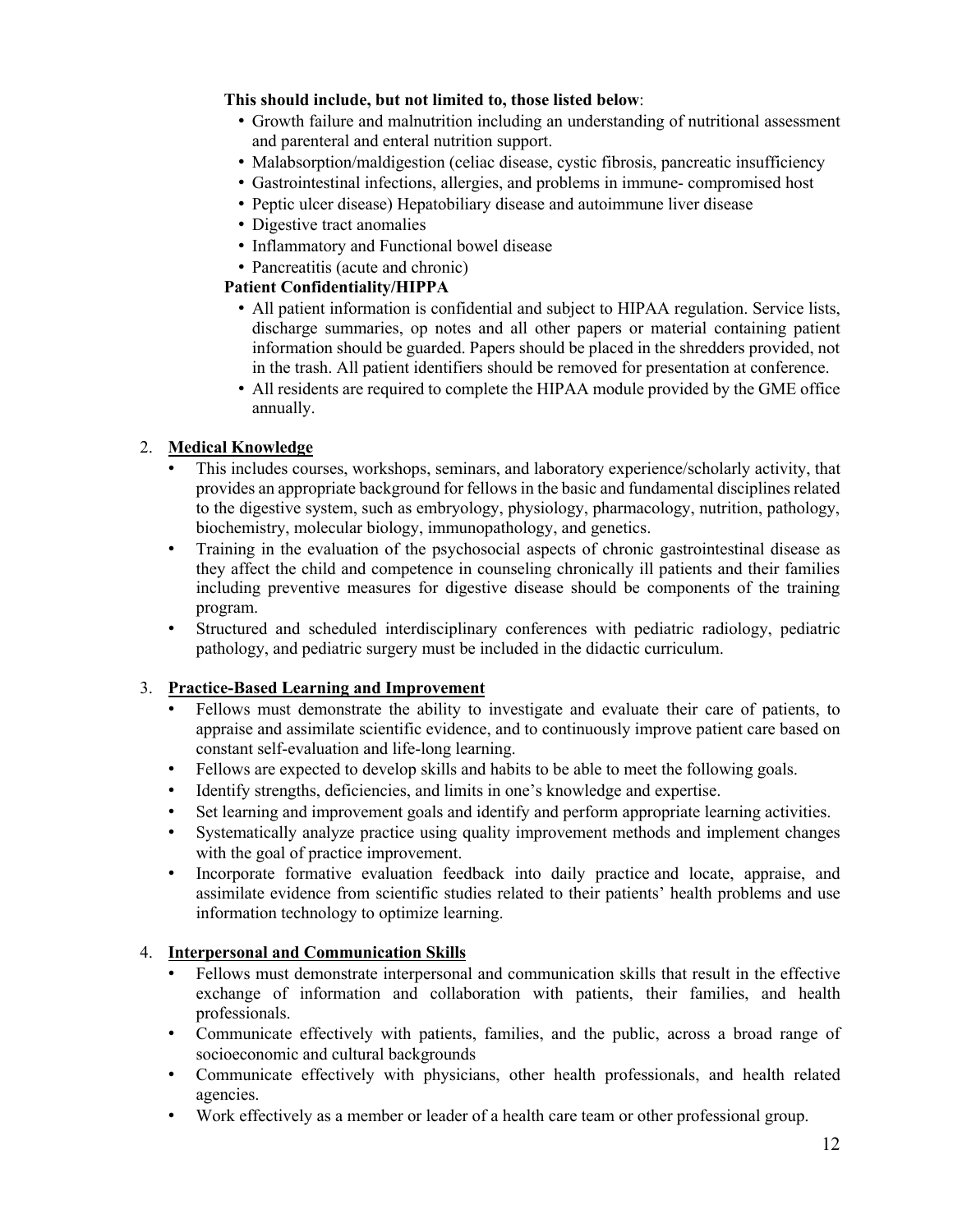• Maintain comprehensive, timely, and legible medical records and provide skills to participate effectively in curriculum development, delivery of information, provision of feedback to learners, and assessment of educational outcomes.

#### 5. **Professionalism**

- Fellows must demonstrate a commitment to carrying out professional responsibilities.
- And an adherence to ethical principles.
- Compassion, integrity, and respect for other and respect for patient privacy and autonomy.
- Responsiveness to patient needs that supersedes self-interest and accountability to patients, society and the profession.
- Dress in such a way as to comply with hospital professional dress codes.
- Sensitivity and responsiveness to a diverse patient population, including but not limited.
- To diversity in gender, age, culture, race, religion, disabilities, and sexual orientation.

#### 6. **System Based Practice**

- Fellows must demonstrate an awareness of and responsiveness to the larger context and system of health care, as well as the ability to call effectively on other resources in the system to provide optimal health care.
- Work effectively in various health care delivery settings and systems relevant to their clinical special.
- Coordinate patient care within the health care system relevant to their clinical specialty.
- Incorporate considerations of cost awareness and risk-benefit analysis in patient and/or population-based care as appropriate.
- Advocate for quality patient care and optimal patient care systems.
- Participate in identifying system errors and implementing potential systems solutions.

#### **Required Documentation for each Rotation**

In order to satisfy Fellowship review requirements for Pediatric Gastroenterology Fellowship training, the following documentation must be completed during or at the completion of each rotation and submitted to the Fellowship coordinator or submitted in New Innovations in a timely manner.

#### **Duty Hours**

#### http://www.uthsc.edu/GME/policies/dutyhours2011.pdf

- Duty hours are defined as all clinical and academic activities related to the fellowship program; patient care (both inpatient and outpatient), administrative duties related to patient care, the provision for transfer of patient care, time spent in-house during call activities, moonlighting (internal and external), and scheduled academic activities such as conferences.
- Duty hours must be limited to 80 hours per week, inclusive of all in-house call activities and all moonlighting
- Duty hours must be entered weekly into New Innovations. (Failure to enter duty hours will result in a violation and leave without pay).
- Fellows PGY 4 and 5, must be prepared to enter the unsupervised practice of medicine and care for patients over irregular or extended periods.
- This preparation must occur within the context of the 80-hour, maximum duty period length, and oneday-off-in-seven standards. While it is preferred that fellows have eight hours free of duty between scheduled duty periods, there may be circumstances when these fellows must stay on duty to care for their patients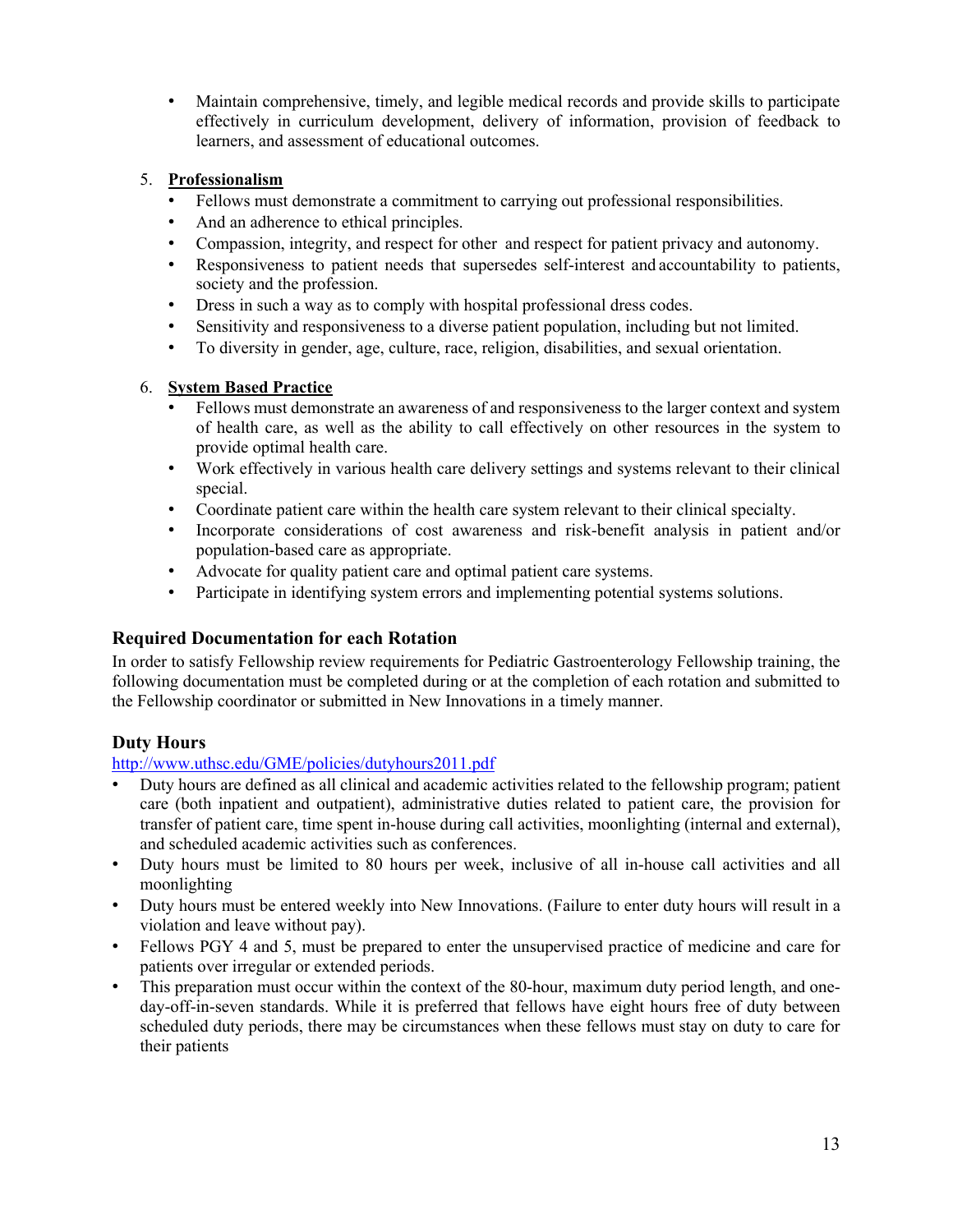#### **Duty Hour Oversight**

Duty hour compliance is a collective responsibility of GME leadership, Program Director, Faculty and fellows. The Pediatric Gastroenterology Fellowship uses the duty hour module in New Innovations to monitor compliance with institutional, common, Pediatrics, and Pediatric Gastroenterology program requirements. The Program Director will monitor fellow duty hours and adjust fellow schedules as needed to mitigate excessive service demands and/or fatigue and to prevent negative effects of duty hours on learning and patient care. This includes monitoring the need for and ensuring the provision for back up support systems when patient care responsibilities are usually difficult or prolonged. Pediatric Gastroenterology fellows will do weekly (every 5 days) input of duty hours into the New Innovations duty hour module. Recording will include all Duty hours listed above and all time away as described in the Leave Policy.

#### **Fit Testing**

Fellows participating in a GME training program will be required to have an annual fit test. All tests will be completed by University Health Services or by an outside vendor in conjunction with UHS or by one of the affiliated hospital partners of the University. The timing and procedure that is used for the testing is at the discretion of the GME Office. All testing will be in compliance with OSHA standards.

#### **V. Faculty Evaluation Plan**

The UTHSC Pediatric Gastroenterology Fellowship Program follows the UTHSC institutional policy on Program and Faculty Evaluation. For more information on the UT Faculty Evaluation Policy, please visit the GME website: http://www.uthsc.edu/GME/policies/program-evaluation.pdf

#### **VI. Fatigue Management**

The UTHSC Pediatric Gastroenterology Fellowship Program follows the UTHSC institutional policy on Fatigue Management. For more information on the UT Fatigue Management Policy, please visit the GME website: http://www.uthsc.edu/GME/policies/fatigue2011.pdf

All new Fellows are required to complete the on-line training module on fatigue. This education module addresses the hazards of fatigue and ways to recognize and manage sleep deprivation.

The Fellow must be unimpaired and fit for duty to engage in patient care. If the Fellow is unable to engage in patient care due to fatigue or impairment, he or she must transition his/her patient care to other healthcare providers. It is the responsibility of peers, supervising attendings and faculty to monitor the Fellow for fatigue and ensure that necessary relief or mitigation actions are taken when necessary. The UT Pathology Fellowship Program provides the Fellow with facilities for rest/sleep and access to safe transportation home. When the Fellow is too fatigued to continue to care for his or her patient, relief back-up call systems with transition of care to other providers is available.

#### **VII. Grievances**

The UTHSC Pediatric Gastroenterology Fellowship Program follows the UTHSC institutional policy on Grievances. For more information on the UT Grievances Policy, please visit the GME website: http://www.uthsc.edu/GME/policies/grievances2010.pdf

#### **VIII. HIPAA**

The Health Insurance and Portability and Accountability Act (HIPAA) necessitated updating and standardizing our privacy and security practices to comply with the federal regulations. The HIPAA Privacy Rule came into effect in April 2003 and the Security Rule came into effect in April 2005.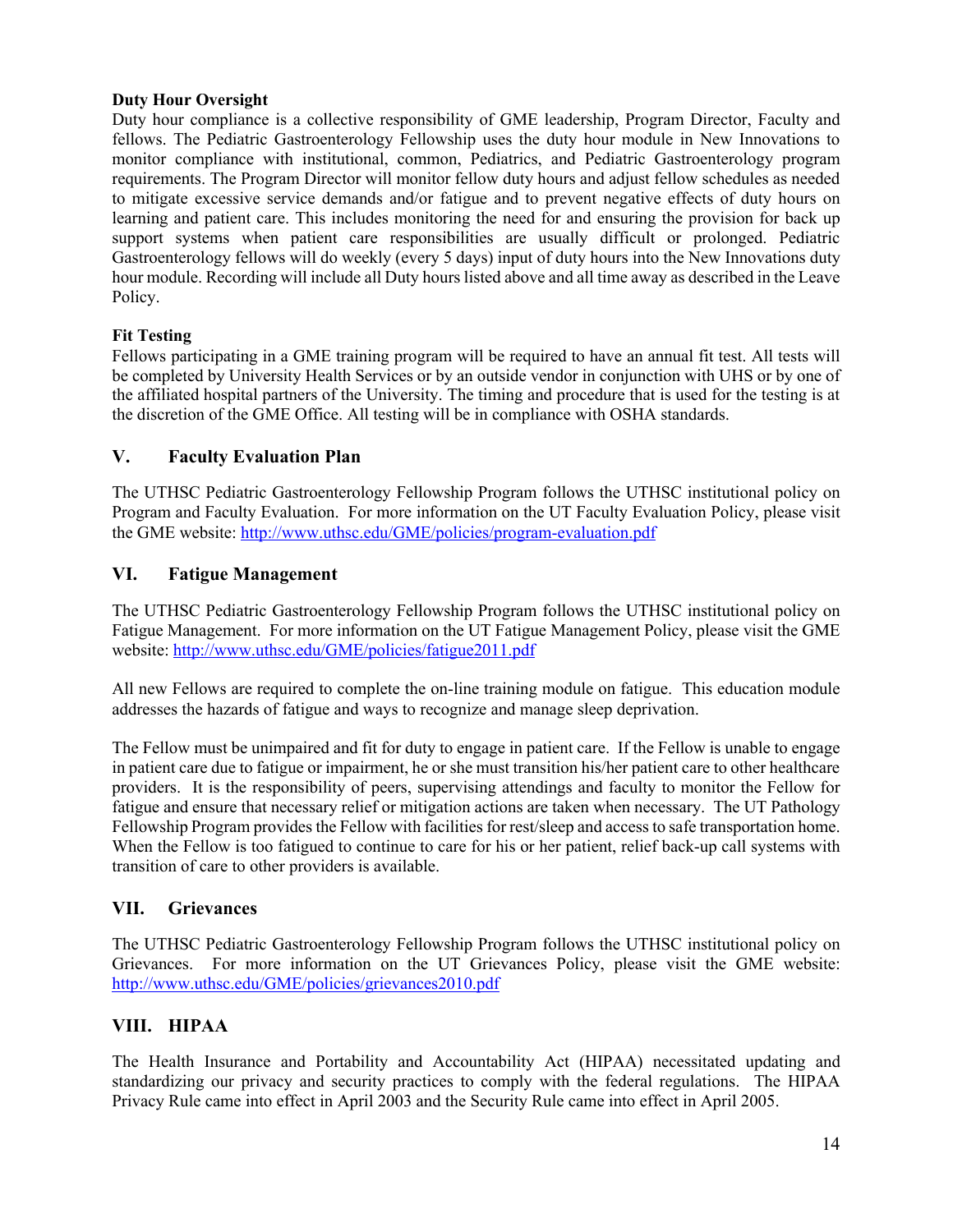The Privacy Rule regulates the use and disclosure of certain information held by "Covered Entities" and establishes regulations for the use and disclosure of Protected Health Information (PHI). The Security rule complements the Privacy Rule. While the Privacy Rule pertains to all PHI including paper and electronic, the Security Rule deals specifically with Electronic Protected Health Information (EPHI). The general Security Rule is defined by three types of security safeguards required for compliance: administrative, physical, and technical.

# **IX. Immunization Requirements**

The UTHS Pediatric Gastroenterology Fellowship Program follows the UTHSC institutional policy on Immunization Requirements. For more information on the UT Immunization Requirements, visit the GME website: http://www.uthsc.edu/GME/policies/infectioncontrol.pdf and http://www.uthsc.edu/GME/policies/ic-tuberculosis.pdf

# **X. Aid to Impaired Residents (AIR) Program**

The UTHSC Pediatric Gastroenterology Fellowship Program follows the UTHSC institutional policy on Aid for the Impaired Physician. For more information on the AIRS program, please visit the GME website: http://www.uthsc.edu/GME/policies/airs2012.pdf The AIRS Program is a confidential program, which functions in coordination with the nationally recognized Aid for Impaired Medical Student Program (AIMS) developed at the University of Tennessee. The program is a cooperative effort with the Tennessee Medical Foundation is Physicians Health Program and is designed to assess any psychological or substance abuse problem that may be affecting a Fellow's health or academic performance.

Tennessee Medical Foundation (TMF) 5141 Virginia Way, Ste. 110 Brentwood, TN 37027 (615) 467-6411 P www.e-tmf.org

#### **XI. Leave - List any program specific policies.**

The UTHSC Pediatric Gastroenterology Fellowship Program follows the UTHSC institutional policy on Fellow leave. For more information on the UT Fellow Leave Policy, please visit the GME website: http://www.uthsc.edu/GME/policies/leave.pdf

#### **XII. Medical Licensure/Prescribing (DEA, NPI)**

The UTHSC Pediatric Gastroenterology Fellowship Program follows the UTHSC institutional policy on Licensure Exemption and Prescribing Policies. Fellow DEA numbers will be assigned by the GME office and must be documented on every prescription along with the hospital's DEA number. For more information on the UT Licensure Exemption and Prescribing Policy, please visit the GME website: http://www.uthsc.edu/GME/policies/Lic\_Exempt\_Prescrip2008.pdf

#### **XIII. Mentorship / Advisors - If applicable.**

The UTHSC Pediatric Gastroenterology Fellowship Program aims to foster an environment of life-long career development and values faculty mentorship of Fellows. A mentorship program will assign Fellows to a faculty member for regular meetings. Development of other mentor-mentee relationships are also encouraged, outside of the formal program.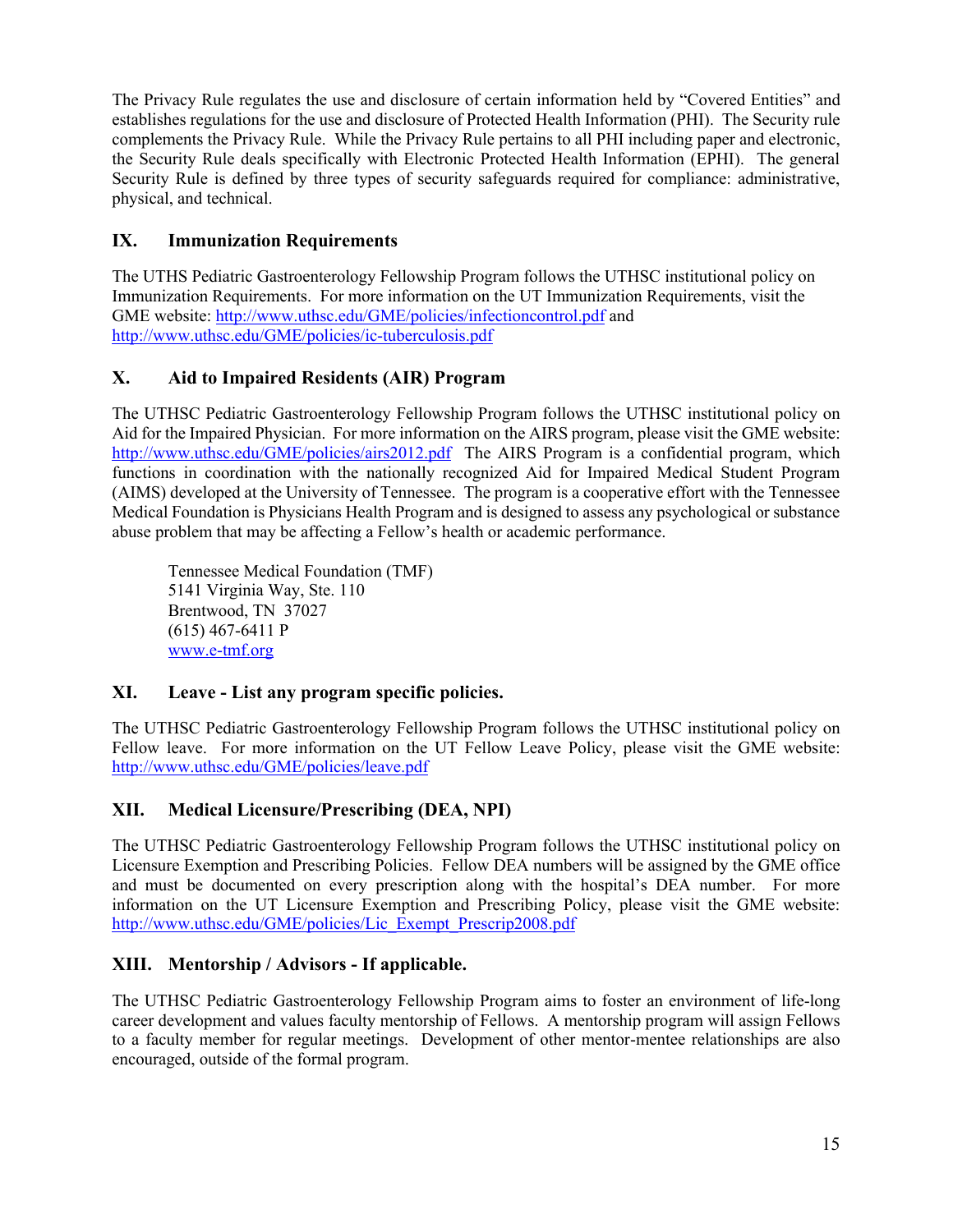# **XIV. Moonlighting**

The UTHSC Pediatric Gastroenterology Fellowship Program does not participate in any moonlighting opportunities for Fellows. For more information on the UT Moonlighting Policy, please visit the GME website: http://www.uthsc.edu/GME/policies/moonlighting201.pdf

Fellows on J-1 visas cannot participate in moonlighting activities. Fellows on H-1B visas cannot moonlight under their University of Tennessee sponsorship. Each Fellow is responsible for maintaining the appropriate state medical license where moonlighting occurs (see GME Policy  $#245 -$  Licensure Exemption) and separate malpractice insurance. The Tennessee Claims Commission Act does not cover Fellows who are moonlighting.

To ensure that professional activities outside the program do not interfere with the ability of the Fellow to achieve the goals and objectives of the educational program, all extramural professional activities must be approved in advance by the program director. If approved, the program director will include a written statement of permission in the Fellow's file and will monitor the effect of these moonlighting activities. Adverse effects on the Fellow's performance may lead to withdrawal of permission.

#### **XV. Patient Handoffs/Transition of Care**

The UTHSC Pediatric Gastroenterology Fellowship Program follows the UTHSC institution policy on Patient Handoffs and Transition of Care. For more information on the UT Handoffs and Transitions of Care Policy, please visit the GME website:

http://www.uthsc.edu/GME/policies/handoffs2011.pdf

#### **XVI. Professional Conduct**

The UTHSC Pediatric Gastroenterology Fellowship Program follows the UTHSC institutional policy on Professional Conduct. For more information on the UT Code of Conduct Policy, please visit the GME website:

http://policy.tennessee.edu/hr\_policy/hr0580/

#### **XVII. Fellow Academic Performance Improvement**

The UTHSC Pediatric Gastroenterology Fellowship Program follows the UTHSC institutional policy on remediation and performance improvement. For more information on the UT Remediation policy, please visit the GME website:

http://www.uthsc.edu/GME/documents/policies/academic-performance-improvement-policy.pdf

#### **XVIII.Fellow Candidate Eligibility and Selection**

The UTHSC Pediatric Gastroenterology Fellowship Program follows the UTHSC institutional policy on Fellow Selection. For more information on the UT Fellow Selection Policy, please visit the GME website: http://www.uthsc.edu/GME/policies/FellowSelection.pdf

#### **Application Process and Interviews:**

- All applications will be processed through the Electronic Fellowship Application Service (ERAS) except in those programs in specialty matches or those fellowship programs which handle their own application process.
- Opportunities for interviews will be extended to applicants based on their qualifications as determined by USMLE scores, medical school performance, and letters of recommendation.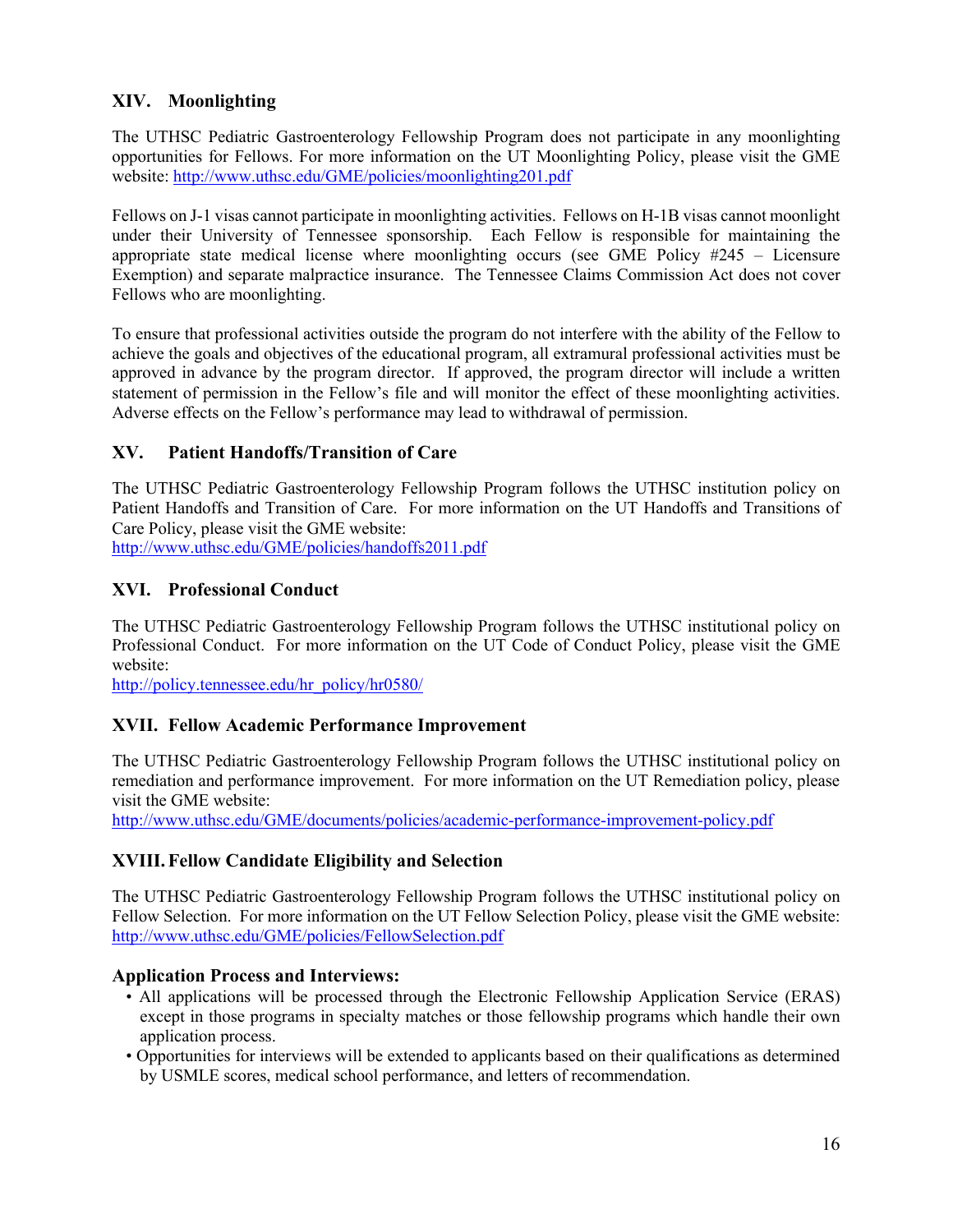The UTHSC Pediatric Gastroenterology Fellowship Program engages in recruitment and retention practices of a diverse workforce (Black, Hispanic, Pacific Islander, Native American, Women) of Fellows and faculty. The final decision is made by the Program Director in consultation with the Associate Program Directors and core faculty.

#### **Program Eligibility and Selection Criteria**

- Prerequisite training for entry into a pediatric subspecialty program should include the satisfactory completion of an ACGME-accredited pediatric residency.
- Fellowship programs must receive verification of each entering fellow's level of competency in the required field using ACGME.
- Review and approval of the applicant's educational qualifications.
- Satisfactory completion of the United States Medical Licensing Examination (USMLE)

#### **Applicant must complete application on ERAS**

A completed application file will include:

- Completed application form
- Current curriculum vitae
- Personal statement (The personal statement should include previous research and clinical experience, reason for interest and an indication of your career goals.)
- Three letters of reference. One letter should be from the Director of your Residency
- USMLE Score Reports, Official Medical School Transcript and a recent photograph

#### **Resources**

- Space in an ambulatory setting for optimal evaluation and care of outpatients.
- An inpatient area staffed by pediatric residents and faculty
- Fully equipped and staffed procedure facilities that include diagnostic and therapeutic endoscopic instruments, staff skilled in the care of pediatric patients, and appropriate equipment for patients ranging in age from the neonate to the young adult.
- Full support services, including Physical/Occupational Therapy, Social Services, Nutrition, and Feeding Therapy.
- Pediatric and neonatal intensive care unit
- An on-site or an established commercial laboratory

#### **XIX. Fellow Reappointment and Promotion**

The UTHSC Pediatric Gastroenterology Fellowship Program follows the UTHSC institutional policy on Fellow Evaluation and Promotion. For more information on the UT Fellow Evaluation and Promotion Policy, please visit the GME website: http://www.uthsc.edu/GME/policies/Fellow-evaluation.pdf and http://www.uthsc.edu/GME/policies/reappointment2011.pdf

Appointments are made on a yearly basis with the expectation of continuation within the one-year appointment and of reappointment yearly throughout the duration of the Fellowship period. Reappointment and promotion of a Fellow to the subsequent year of training requires satisfactory cumulative evaluations by faculty that indicates progress in scholarship and professional growth. Individual programs must establish criteria for promotion and completion of the program. This includes demonstrated proficiency in:

- Each of the ACGME competencies:
	- o Patient Care
	- o Medical Knowledge
	- o Practice-based Learning and Improvement
	- o Interpersonal and Communication Skills
	- o Professionalism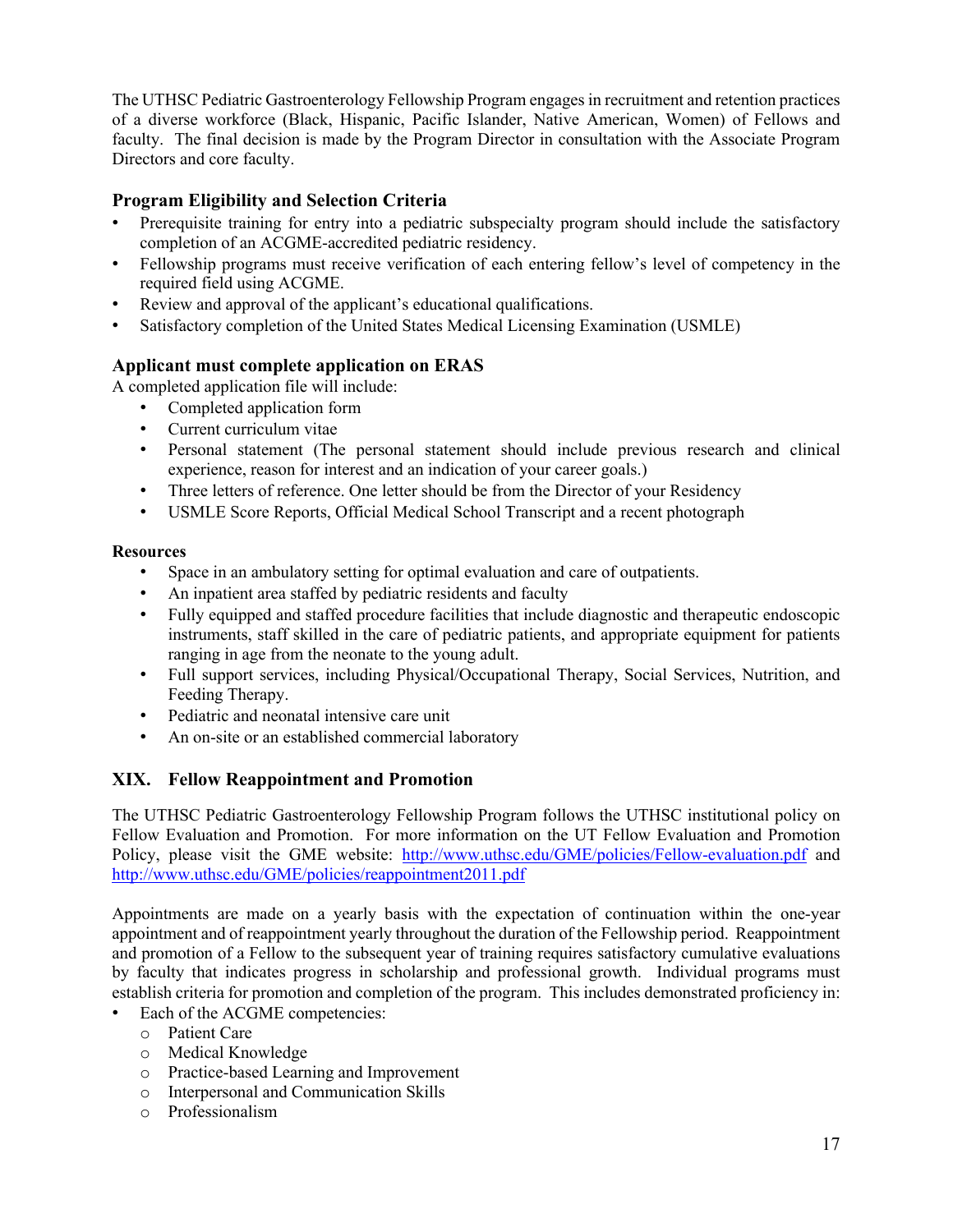- o Systems-Based Practice
- Ability to teach others
- Attendance, punctuality and availability
- Adherence to rules and regulations in effect at the UTHSC and each health care entity to which assigned
- Other examples include satisfactory scores on examinations if designated for that purpose by specialty, research participation, etc.

### **XX. Fellow Supervision**

The UTHSC Pediatric Gastroenterology Fellowship Program follows the UTHSC institutional policy on Fellow Supervision. For more information on the UT Fellow Supervision Policy, please visit the GME website: http://www.uthsc.edu/GME/policies/supervision\_pla2011.pdf

#### **Fellow and Faculty Policy Awareness**

Fellows and faculty members should inform each patient of their respective roles in that patient's care when providing direct patient care of their respective roles in each patient's care.

Supervision may be exercised through a variety of methods. For many aspects of patient care, the fellow can be adequately supervised by the appropriate availability of the supervising faculty member, either on site or by means of telecommunication technology. Some activities require the physical presence of the supervising faculty member. In some circumstances, supervision may include post-hoc review of fellowdelivered care with feedback.

The program must demonstrate that the appropriate level of supervision in place for all fellows is based on each fellow's level of training and ability, as well as patient complexity and acuity. Supervision may be exercised through a variety of methods, as appropriate to the situation. The program must define when physical presence of a supervising physician is required.

Levels of Supervision – To promote appropriate supervision while providing for graded authority and responsibility, the program must use the following classification of supervision:

- 1. **Direct Supervision:** The supervising physician is physically present with the fellow during the key portions of the patient interaction or, the supervising physician and/or patient is not physically present with the Fellow and the supervising physician is concurrently monitoring the patient care through appropriate telecommunication technology.
- 2. **Indirect Supervision:** The supervising physician is not providing physical or concurrent visual or audio supervision but is immediately available to the fellow for guidance and is available to provide appropriate direct supervision.
- 3. **Oversight:** The supervising physician is available to provide review of procedures/encounters with feedback provided after care is delivered.

#### **XXI. Safety Policies and Procedures**

Should a resident/fellow have a needle stick or exposure they need to contact their coordinator, Jeannine, and contact the University Workers Compensation agent, Corvel within 48 hours. The process is:

#### **Workers' Compensation Claims Process: Supervisor**

- o Supervisor may call in First Notice of Loss (FNOL) within 3 days when resident is receiving medical treatment.
- o Contact the CorVel nurse triage line: 1-866-245-8588 option #2
- $\circ$  A departmental fine of \$1,000 will be charged each time a claim report is not completed by a supervisor.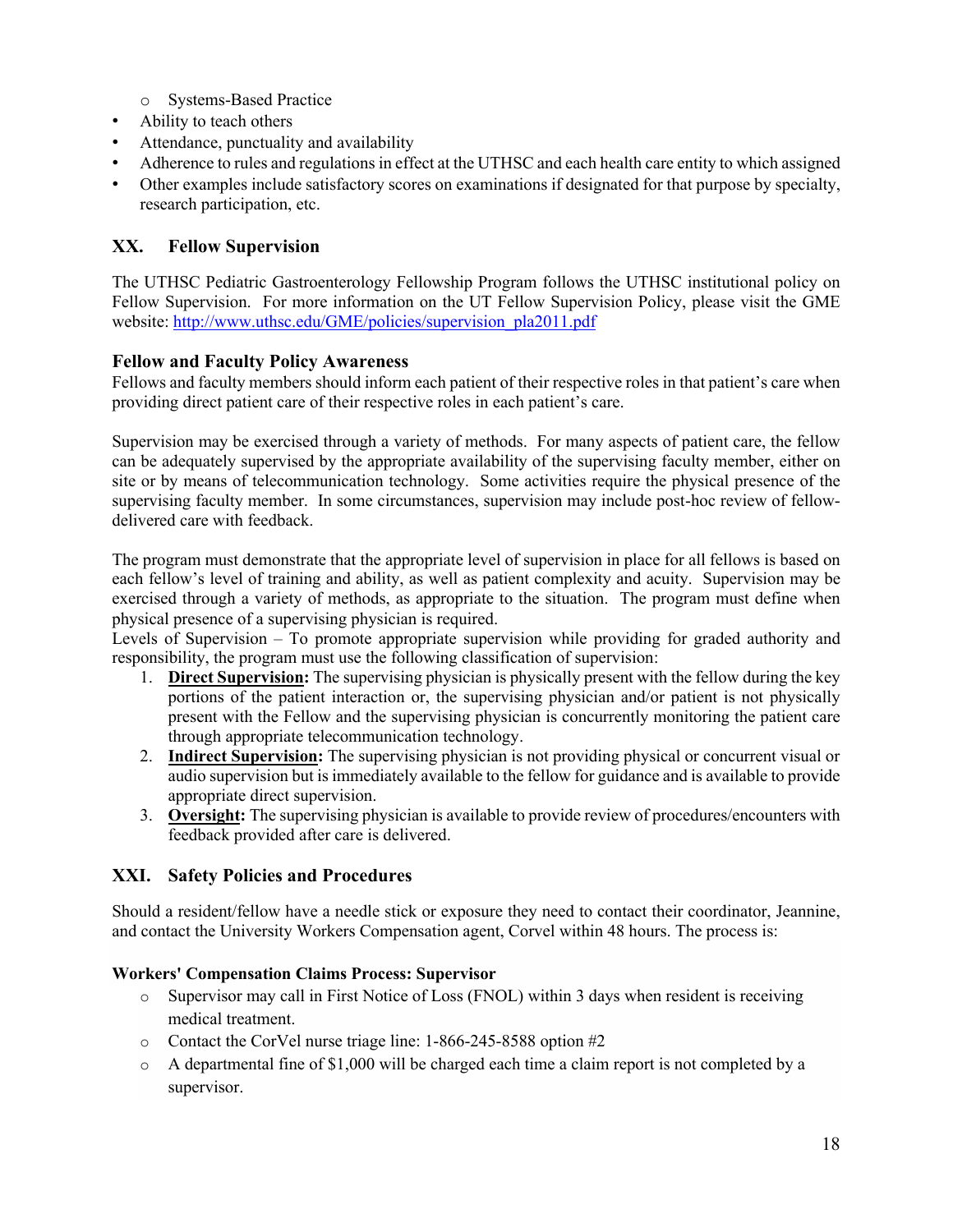o Complete the **Incident Report form** and return to the campus Workers Compensation representative at 910 Madison Ste. 764.

#### **XXII. Travel**

The UTHSC Pediatric Gastroenterology Fellowship Program follows the UTHSC institutional policy on Fellow Travel. For more information on the UT Fellow Travel Policy, please visit the University of Tennessee policy website: http://policy.tennessee.edu/fiscal\_policy/fi0705/

Travel Reimbursement Form:

https://www.uthsc.edu/graduate-medical-education/administration/documents/Fellow-travel-requestform.pdf

#### **Important Guidelines:**

- Travel requests should be discussed with and approved by the Program Director before making any arrangements.
- UT Travel Policy must be followed at all times with no exceptions.
- A travel request form must be completed well in advance of traveling in order to have a travel authorization (trip number) assigned by the GME office.
- The UT Fellow Travel form must be completed for reimbursement.
- Conference travel will require prior approval from UT and the Program Director. Please see the GME travel policy for further information.

# **Section 6. Fellow Benefits**

#### **XXIII.Salary**

Fellows in the UTHSC Pediatric Gastroenterology Fellowship Program are student employees of The University of Tennessee. As a student employee of the University of Tennessee, you will be paid by the University on a monthly basis – the last working day of the month. Direct deposit is mandatory for all employees.

| <b>PGY LEVEL</b> | <b>BASE ANNUAL</b> | with Disability Life Benefits | <b>Monthly</b> |
|------------------|--------------------|-------------------------------|----------------|
| PGY <sub>1</sub> | \$54,024.00        | \$54,684.00                   | \$4,557.00     |
| PGY <sub>2</sub> | \$55,860.00        | \$56,520.00                   | \$4,710.00     |
| PGY <sub>3</sub> | \$57,600.00        | \$58,260.00                   | \$4,855.00     |
| PGY <sub>4</sub> | \$60,120.00        | \$60,780.00                   | \$5,065.00     |
| PGY <sub>5</sub> | \$62,400.00        | \$63,060.00                   | \$5,255.00     |
| PGY <sub>6</sub> | \$64,800.00        | \$65,460.00                   | \$5,455.00     |
| PGY <sub>7</sub> | \$67,200.00        | \$67,860.00                   | \$5,655.00     |

#### **2020-2021 RESIDENT AND FELLOW COMPENSATION RATES FOR ACGME-ACCREDITED PROGRAMS**

For information on the UT Salary Policy, please visit the GME website: https://www.uthsc.edu/graduate-medical-education/policies-and-procedures/documents/salary.pdf

#### **XXIV. Health Insurance**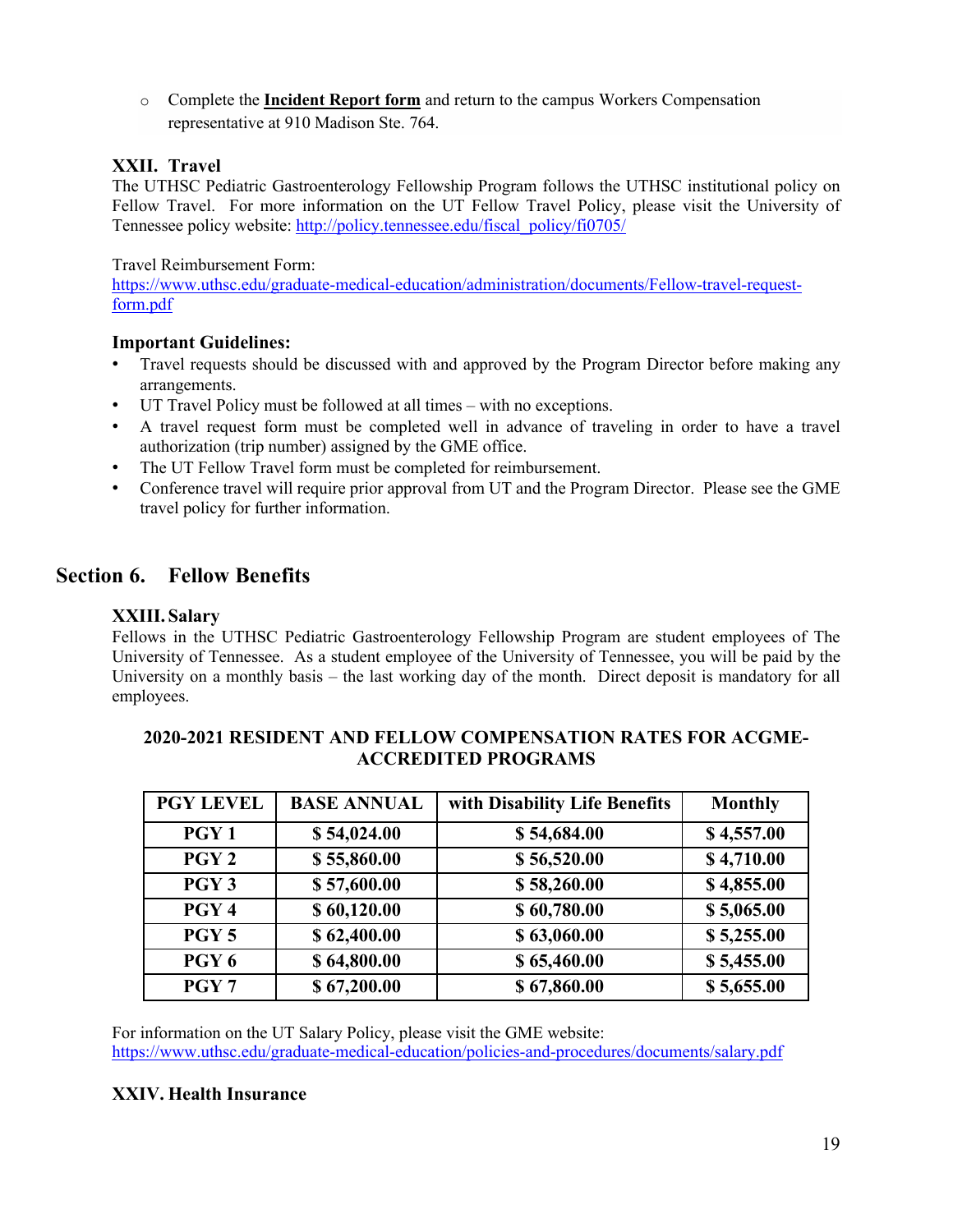The UTHSC Pediatric Gastroenterology Fellowship Program follows the UTHSC institutional policy on Fellow Insurance Benefits. Health insurance is mandatory. Health, dental, and vision coverage is provided by Cigna Health care for Fellows and eligible dependents. Coverage is effective on the Fellow's first recognized day of the Fellowship program. Fellows are responsible for approximately 20% of the premium. Fellows with existing coverage may decline UT health insurance by completing the declination form. Life and Disability Insurance are also available through UT GME.

For more information on the UT Fellow Insurance Benefits, please visit the GME website: https://www.uthsc.edu/graduate-medical-education/policies-and-procedures/documents/insurance-benefits.pdf

#### **XXV. Liability/Malpractice Insurance**

As a State of Tennessee student/employee, your professional liability coverage is provided by the Tennessee Claims Commission Act. For more information on the UT Malpractice Policy, please visit the GME website: http://www.uthsc.edu/GME/policies/claimscommission.pdf

#### **XXVI. Stipends**

Each fellow in Pediatric Gastroenterology will be supplied with a stipend of \$1,000.00 each year. The stipend can cover books and items related to the curriculum. Fellows must follow UTHSC policy  $\&$ procedures when requesting reimbursement from their stipend.

**White Coats:** Fellows in Pediatric Gastroenterology will receive 3 white lab coats yearly.

**Business Cards:** Each fellow in Pediatric Gastroenterology will be provided with business cards for work related usage.

# **Section 7. Curriculum**

# **ACGME Competencies**

The core curriculum of the UTHSC Pediatric Gastroenterology Fellowship program is based on the 6 ACGME Core Competencies:

- **Patient Care**: Fellows must be able to provide patient care that is compassionate, appropriate, and effective for the treatment of health problems and the promotion of health.
- **Medical Knowledge**: Fellows must demonstrate knowledge of established and evolving biomedical, clinical, epidemiological and social-behavioral sciences, as well as the application of this knowledge to patient care.
- **Practice-Based Learning and Improvement**: Fellows must demonstrate the ability to investigate and evaluate their care of patients, to appraise and assimilate scientific evidence, and to continuously improve patient care based on constant self-evaluation and life-long learning.
- **Interpersonal and Communication Skills**: Fellows must demonstrate interpersonal and communication skills that result in the effective exchange of information and collaboration with patients, their families, and health professionals.
- **Professionalism**: Fellows must demonstrate a commitment to carrying out professional responsibilities and an adherence to ethical principles.
- **Systems-Based Practice**: Fellows must demonstrate an awareness of and responsiveness to the larger context and system of health care, as well as the ability to call effectively on other resources in the system to provide optimal health care.

#### **Milestones**

The Milestones are designed only for use in evaluation of Fellow physicians in the context of their participation in ACGME accredited Fellowship or fellowship programs. The Milestones provide a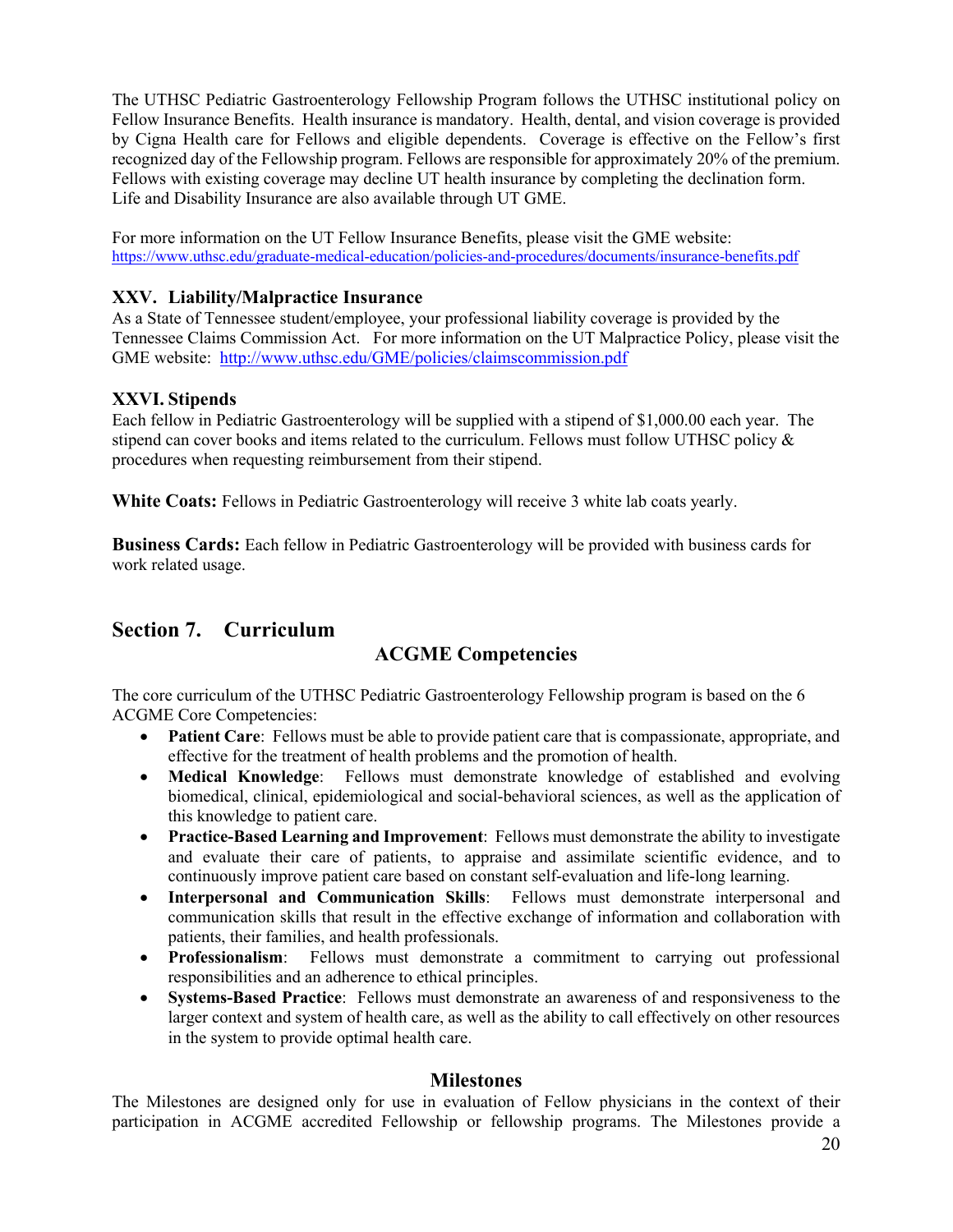framework for the assessment of the development of the Fellow physician in key dimensions of the elements of physician competency in a specialty or subspecialty. They neither represent the entirety of the dimensions of the six domains of physician competency, nor are they designed to be relevant in any other context. 2020 ACGME Milestones for Pediatric Gastroenterology Fellowship are located at:

https://www.acgme.org/Portals/0/PFAssets/ProgramRequirements/332\_PediatricGastroenterology\_2019.p df?ver=2019-02-19-150330-800

#### **Competency Based Goals**

The UTHSC Pediatric Gastroenterology Fellowship Program follows the mandate of ACGME competencybased education and training. Fellows will be evaluated during their training in the six general competencies as defined by the ACGME guidelines.

#### **Assessment Instruments and Methods**

#### **Fellow Evaluation of Program and Faculty**

Fellows are given the opportunity to evaluate their program and teaching faculty at least once a year. This evaluation is confidential and in writing.

#### **Program Director's Evaluation of Faculty**

Each program director must evaluate the teaching faculty on an annual basis. The program director must provide feedback to the faculty based on evaluation data and approve continued participation of faculty in the educational program. Feedback should include information garnered from Fellow evaluation of rotations.

#### **Faculty Evaluation of Program and Fellows**

Faculty have the opportunity to annually evaluate the program confidentially and in writing. The results will be included in the annual program evaluation.

#### **Annual Program Evaluation**

Each ACGME-accredited Fellowship program must establish a Program Evaluation Committee (PEC) to participate in the development of the program's curriculum and related learning activities, and to annually evaluate the program to assess the effectiveness of that curriculum, and to identify actions needed to foster continued program improvement and correction of areas of non-compliance with ACGME standards. Procedure:

- 1. The Program Director must appoint the Program Evaluation Committee (PEC) to conduct and document the Annual Program Evaluation as part of the program's continuous improvement process.
- 2. The PEC will be composed of at least 2 members of the Fellowship program's faculty, at one of who is a core faculty member, and include at least one Fellow (unless there are no Fellows enrolled in the program). The PEC will function in accordance with the written description of its responsibilities, as specified in item 3, below.
- 3. The PEC's responsibilities include:
	- a. Acting as an advisor to the program director, through program oversight.
	- b. Review of the program's self-determined goals and progress toward meeting them.
	- c. Guiding ongoing program improvement, including development of new goals, based upon outcomes.
	- d. Review of the current operating environment to identify strengths, challenges, opportunities, and threats as related to the program's mission and aims.
- 4. The PEC should consider the following elements in its assessment of the program:
	- a. Curriculum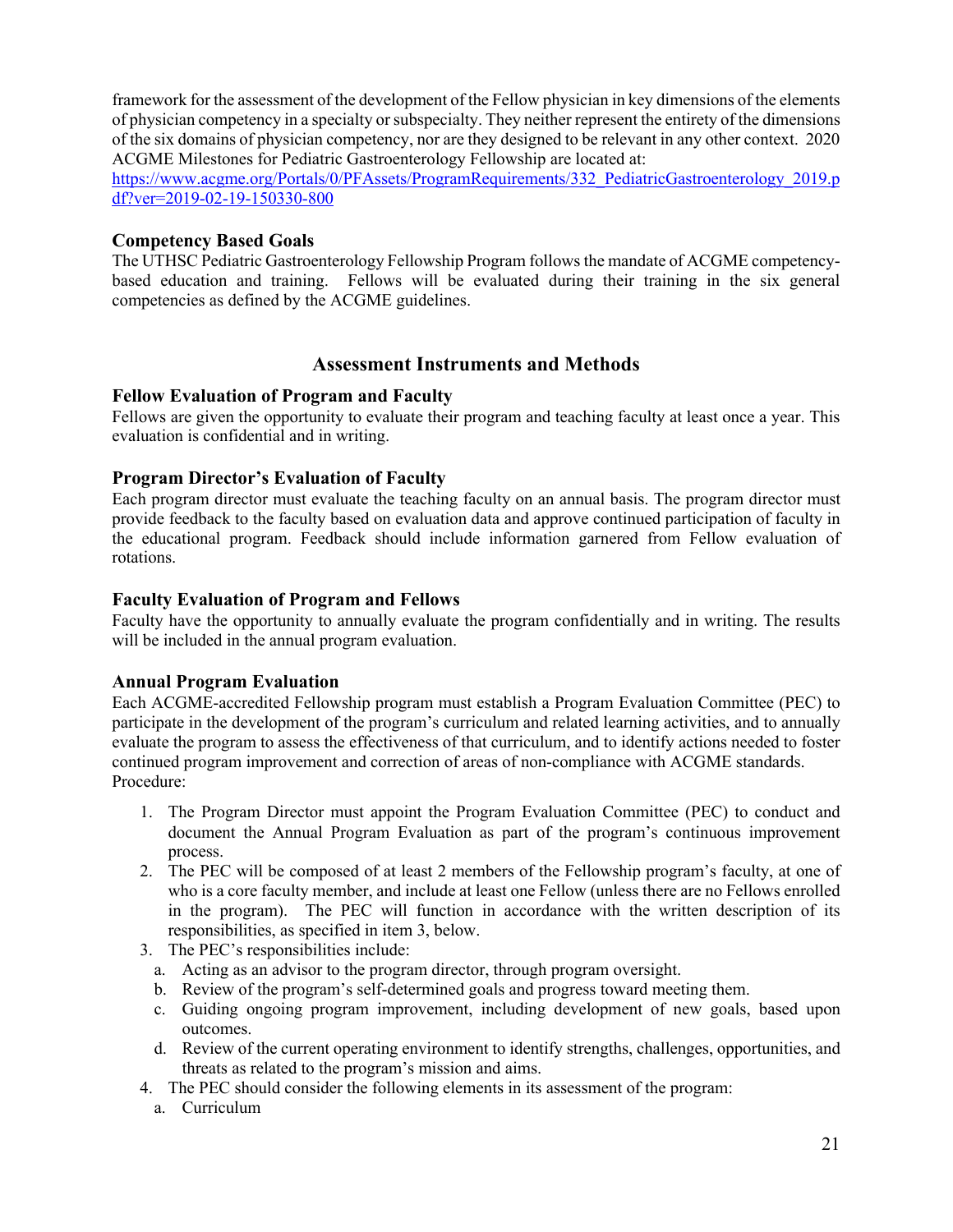- b. Outcomes from prior Annual Program Evaluations
- c. ACGME letters of notification, including citations, areas for improvement, and comments
- d. Quality and safety of patient care
- e. Aggregate Fellow and faculty: well-being; recruitment and retention; workforce diversity; engagement in quality improvement and patient safety; scholarly activity; ACGME Fellow and Faculty Surveys; and written evaluations of the program.
- f. Aggregate Fellow: achievement of the Milestones; in-training examinations (where applicable); Board pass and certification rates; and graduate performance.
- g. Aggregate faculty: evaluation and professional development

A copy of the annual program evaluation must be sent to the DIO. If deficiencies are identified, the written plan for improvement should be distributed and discussed with teaching faculty and Fellows.

The PEC members for the Pediatric Gastroenterology Fellowship program consist of one Third year fellow and three faculty members. This evolution is normally held in June of each academic year.

#### **Quality Improvement/Clinical Competency Committee**

Peer review evaluation by a Quality Improvement (QIC)/Clinical Competency Committee (CCC) is integral to the graduate medical education process. The CCC will review all Fellow/fellow performance evaluations and assessments of progress at least semi-annually. The QIC/CCC will advise the Program Director regarding Fellow progress, including promotion, remediation, and dismissal. Under the Tennessee Patient Safety and Quality Improvement Act of 2011, the records of the activities of each QIC/CCC are designated as confidential and privileged. Fellow/fellow evaluation documentation and files that are reviewed by a program's QIC/CCC are protected from discovery, subpoena or admission in a judicial or administrative proceeding.

#### **Procedure**

- 1. A Clinical Competency Committee must be appointed by the program director.
	- a. At a minimum, the Clinical Competency Committee must include three members of the program faculty, at least one of whom is a core faculty member.
	- b. Additional members must be faculty members from the same program or other programs, or other health professionals who have extensive contact and experience with the program's Fellows.
- 2. The Clinical Competency Committee must:
	- c. Review all Fellow evaluations at least semi-annually.
	- d. Determine each Fellow's progress on achievement of the specialty-specific Milestones.
	- e. Meet prior to the Fellows' semi-annual evaluations and advise the Program Director regarding each Fellow's progress.

The CCC members for the Pediatric Gastroenterology Fellowship program consist of the following:

- Associate Program Director Dr. Cavender serving as the CCC Chair
- Assistant Program Director Dr. Algotar
- Faculty Member Dr. Whitworth

Each meeting consists of a complete review and discussion of each fellows' milestones and performance throughout the program. This meeting is held every 6 months were the program director reviews the outcome of the CCC meeting with each fellow. All feedback is provided to fellows in documented form in a formal letter that is signed by the program director and the fellow or they can generate a rebuttal letter in response to any concerns they have within their review

#### **Fellow Evaluation**

The program utilizes the following methods for Fellow evaluation: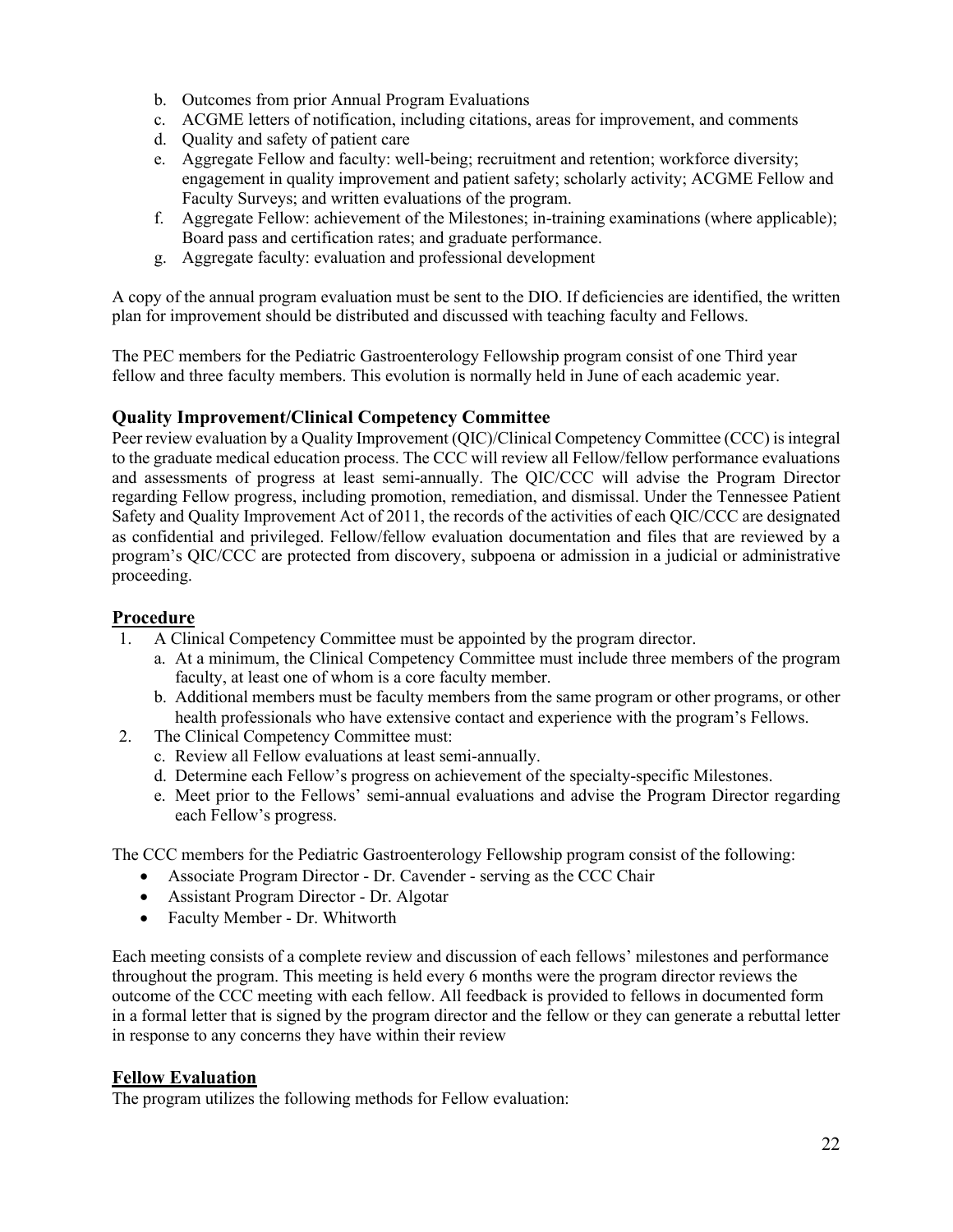- 1. Competency-based formative evaluation for each rotation, including competence in patient care, medical knowledge, practice-based learning and improvement, interpersonal and communication skills, professionalism and systems-based practice.
- 2. All Fellows are expected to be in compliance with University of Tennessee Health Science Center (UTHSC) policies which include but are not limited to the following: University of Tennessee personnel policies, University of Tennessee Code of Conduct, sexual harassment, moonlighting, infection control, completion of medical records, and federal health care program compliance policies.

#### **Formative Evaluation**

- 1. Faculty must directly observe, evaluate and frequently provide feedback on Fellow performance during each rotation or similar educational assignment. Each program is required to use the web-based evaluation system in New Innovations to distribute a global assessment evaluation form.
- 2. Evaluation must be documented at the completion of the assignment. For block rotations of greater than three months in duration, evaluation must be documented at least every three months. Longitudinal experiences, such as continuity clinic in the context of other clinical responsibilities, must be evaluated at least every three months and at completion.
- 3. These evaluations should be reviewed for completeness by program leadership, with follow-up by the program director or coordinator to address inadequate documentation, e.g., below average performance ratings without descriptive comments or inconsistencies between written assessments and statistical data.
- 4. Completed electronic evaluations are reviewed by the Fellow. Any evaluations that are marginal or unsatisfactory should be discussed with the Fellow in a timely manner and signed by the evaluator and Fellow.
- 5. In addition to the global assessment evaluation by faculty, multiple methods and multiple evaluators will be used to provide an overall assessment of the Fellow's competence and professionalism. These methods may include narrative evaluations by faculty and non-faculty evaluators, clinical competency examinations, in-service examinations, oral examinations, medical record reviews, peer evaluations, self-assessments, and patient satisfaction surveys.
- 6. The program must provide assessment information to the QIC/CCC for its synthesis of progressive Fellow performance and improvement toward unsupervised practice.
- 7. Using input from peer review of these multiple evaluation tools by the QIC/CCC, the program director (or designee) will prepare a written summary evaluation of the Fellow at least semi-annually. The program director or faculty designee will meet with and review each Fellow their documented semiannual evaluation of performance, including progress along the specialty-specific Milestones and strengths as well as plans for improvement. The program director (or designee) and Fellow are required to sign the written summary that will then be placed in the Fellow's confidential file. The Fellow will receive a copy of the signed evaluation summary and will have access to his or her performance evaluations.
- 8. If adequate progress is not being made, the Fellow should be advised and an improvement plan developed to provide guidance for program continuation. The improvement plan must document the following:
	- Competency-based deficiencies;
	- The improvements that must be made;
	- The length of time the Fellow has to correct the deficiencies; and
	- The consequences of not following the improvement plan.
	- Improvement plans must be in writing and signed by both the program director and Fellow.
- 9. If unacceptable or marginal performance continues and the Fellow is not meeting program expectations, another review should take place in time to provide a written notice of intent to the Fellow at least 30 days prior to the end of the Fellow's current if he or she must extend training at the current level or will not have their contract renewed. If the primary reason(s) for non-promotion or non-renewal occurs within the last 30 days of the contract period, the Fellowship program must give the Fellow as much written notice as circumstances reasonably allow.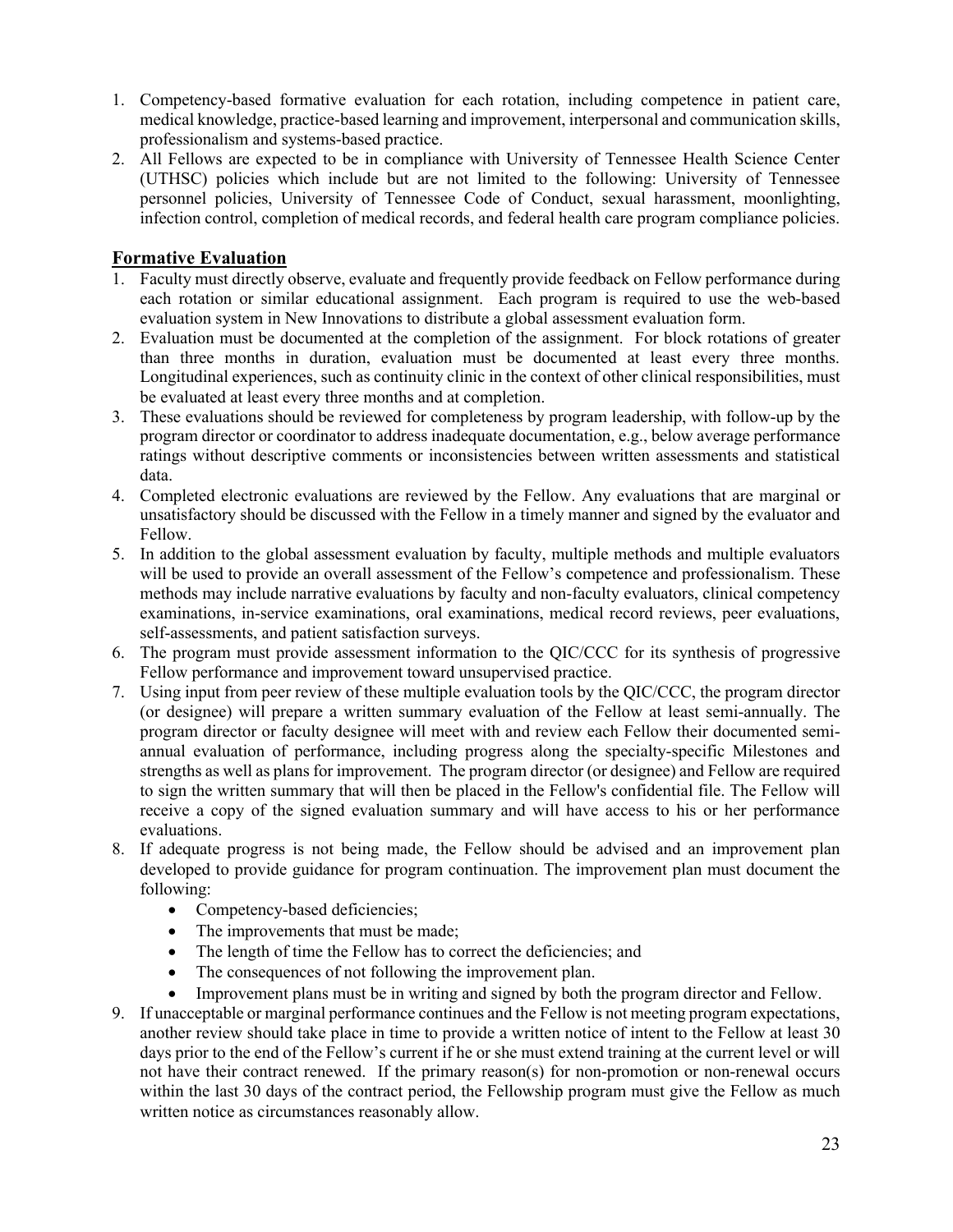#### **Summative Evaluation**

- 1. At least annually, the program director will provide a summative evaluation for each Fellow documenting his or her readiness to progress to the next year of the program, if applicable. This evaluation should assess current performance based on written evaluations, faculty observations and other documented performance measures that have been reviewed by the program's QIC/CCC. The summative evaluation will be discussed with the Fellow and a copy signed by the program director and Fellow will be placed in the confidential Fellow file.
- 2. The program director will also provide a final evaluation upon completion of the program. This evaluation will become part of the Fellow's permanent record maintained in the GME office and will be accessible for review by the Fellow. The end-of-program final evaluation must:
	- Use the specialty-specific Milestones, and when applicable the specialty-specific case logs, to ensure Fellows are able to engage in autonomous practice upon completion of the program.
	- Verify that the Fellow has demonstrated knowledge, skills, and behaviors necessary to enter autonomous practice.
	- Consider recommendations from the CCC.

# **Rotation Goals and Objectives**

Competency-based goals and objectives based on performance criteria for each rotation and training level will be distributed annually to Fellows and faculty either in writing or electronically and reviewed by the Fellow at the start of each rotation. For more information on Program and Faculty Evaluation requirements, please visit the GME website: https://www.uthsc.edu/graduate-medical-education/policies-andprocedures/documents/program-evaluation.pdf

The full details of goals and objectives for each rotation can be found on the dashboard within New Innovations at the bottom right under Curriculum.

| <b>PGY4 Rotations</b>                  | # of Months   | <b>PGY5 Rotations</b>    | # of Months     | <b>PGY6 Rotations</b>    | # of Months         |
|----------------------------------------|---------------|--------------------------|-----------------|--------------------------|---------------------|
| <b>Inpatient Service</b><br>' Consults | 6 months      | <b>Inpatient Service</b> | 4 of months     | <b>Inpatient Service</b> | 3 months            |
| Hepatology /<br>Liver Transplant       | l month       | Pediatric Surgery        | 1 month         | Research                 | 7 months, 1<br>week |
| Pathology/<br>Radiology                | l month       | <b>Adult Endoscopy</b>   | 1 month         |                          |                     |
| Nutrition                              | month         | Research                 | 4 month, 1 week | Vacation                 | 3 weeks             |
| Research                               | month, 1 week | Vacation                 | 3 weeks         |                          |                     |
| Vacation                               | 3 weeks       |                          |                 |                          |                     |

The 2020-2021 rotation block schedule is given below, followed by a brief description of the rotations.

#### **Core Rotations in Pediatric Gastroenterology**

The fellows will participate in approximately 18 months of dedicated research time which is not allocated to any particular site. The fellows will have:

- 2.25 months during year 1
- 5.25 months during year 2
- 9.25 during year 3.

The other 2.25 months (9 weeks) of training will be allocated for vacation time.

#### **PGY-Specific Educational Experience Showing Level of Progression**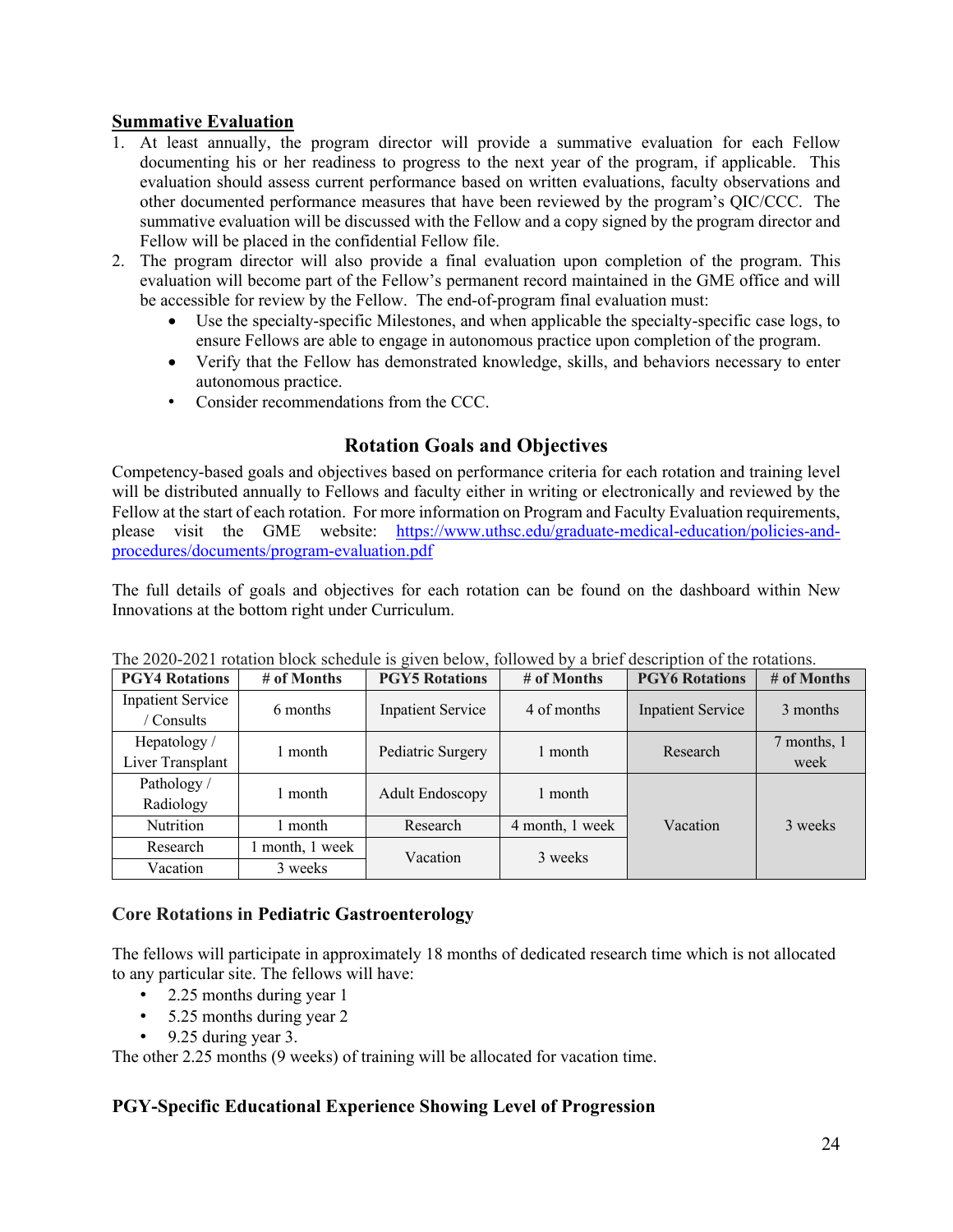## **Definition**

ACGME Common Program Requirements IV.A.2 states the following: "Competency-based goals and objectives for each assignment at each educational level, which the program must distribute to Fellows and faculty annually in either written or electronic form. These should be reviewed by the Fellow at the start of each rotation."

#### **Purpose**

Pediatric Gastroenterology Fellowship is required to have goals and objectives for each rotation and training level. These goals and objectives, along with teaching and evaluation methodologies, are essential to a competency-based education.

Each rotation has specific competency-based goals and objectives. In addition, the following list of yearspecific goals defines specific goals either in skills, knowledge, or professionalism that are appropriate for each year of training. Fellows must strive to achieve these goals, as well as the overall educational goals described in the previous pages. Goals may vary somewhat between levels depending on individual rotation schedules.

#### **The six general competencies are**:

- 1. Patient Care
- 2. Medical Knowledge
- 3. Practice-Based Learning Improvement
- 4. Interpersonal and Communication Skills
- 5. Professionalism
- 6. Systems-Based Practice

#### **PGY4 Goals:**

#### **Patient care**

- Perform a comprehensive history and complete physical exam to guide the development of a relevant treatment plan for the patient's problems.
- Create a differential diagnostic list for common complaints referred to a pediatric gastroenterologist.
- Make appropriate choices for diagnostic and therapeutic interventions for common diseases and problems referred to pediatric gastroenterology based on the best current literature
- Perform the following procedures under direct supervision: Diagnostic and Therapeutic colonoscopy.

#### **Medical knowledge**

- Recognize the presentation of common pediatric gastroenterologic conditions
- Describe the pathophysiology of common pediatric gastroenterologic conditions
- Integrate the best available evidence for the diagnosis and treatment of common gastroenterologic diseases
- Develop an understanding of the principles, indications, contraindications, risks and interpretation of results.

#### **Practice-based learning and improvement**

- Critically appraise the literature and applicability to clinical situations
- Obtain patient information from varied sources and integrate them
- Seek feedback from attending on performance on a regular basis

#### **Interpersonal and Communication Skills**

- Obtain the information from the families to ensure the care is family centered and addresses their concerns.
- Demonstrate good listening skills when interacting with families or other members of the health care team.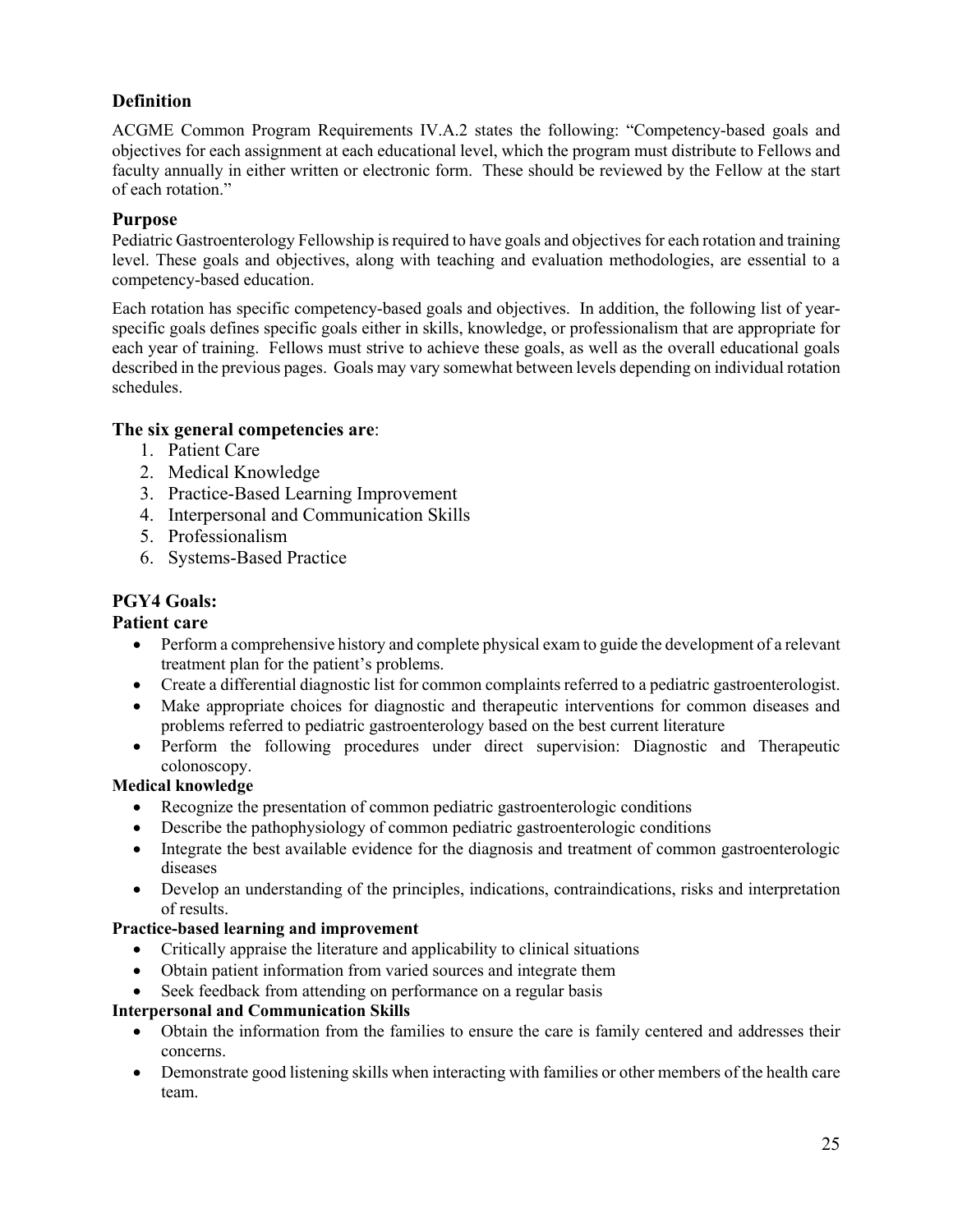#### **Professionalism**

- Demonstrate reliability in the daily care provided by the GI service
- Demonstrate integrity and honor in complex situations and remain calm during crises that arise

#### **Systems-based practice**

- Ensure that every team member has a role/responsibility to fulfill
- Provide continuity for patient care.

### **PGY5 Goals:**

#### **Patient care**

- Create a comprehensive problem list and differential diagnosis for uncommon presentations to the pediatric gastroenterologist.
- Implement diagnostic and therapeutic interventions for uncommon diseases/problems presenting to the gastroenterological service.

#### **Medical knowledge**

- Identify and explain the signs and symptoms of uncommon presentations of gastroenterological problems and diseases (celiac disease, inflammatory bowel allergic enteritis)
- Explain the physiology and pathophysiology of common and uncommon gastroenterological problems and diseases.

#### **Practice-based learning and improvement**

- Use clinical encounters for teaching opportunities
- Develop a commitment to lifelong learning

#### **Interpersonal and Communication Skills**

- Verify information from appropriate sources, filling in gaps to promote optimal care
- Provide information to families and other health care workers that is accurate, appropriate for their level of understanding and consistent with the overall treatment plan.

#### **Professionalism**

- Identify cultural and personal issues of patient/families that affect patient care decisions.
- Maintain integrity and honor in complex situations
- Assumes the accountability for the actions of themselves and the health care team.
- Recognizes the presence of ethical issues and addresses these with the families and health care team appropriately.

#### **Systems-based practice**

- Serve as a liaison between multiple services, assuring accuracy and timeliness of response
- Effectively explore acceptable alternatives to plan of care when requested.

#### **PGY6 Goals:**

#### **Patient care**

- Efficiently direct the care of multiple patients on a daily basis
- Perform technical procedures (i.e. colonoscopy with terminal intubation, upper endoscopy with balloon dilation, upper endoscopy with variceal banding).

#### **Medical knowledge**

- Identify the physiology and pathophysiology of uncommon gastrointestinal problems and diseases.
- Actively pursue knowledge about a focused area of gastroenterology, hepatology, or nutrition

#### **Practice-based learning and improvement**

- Demonstrate an ability to critically appraise the medical literature
- Utilize the available evidence to guide the decisions and treatments planned for the patients with common gastroenterological issues.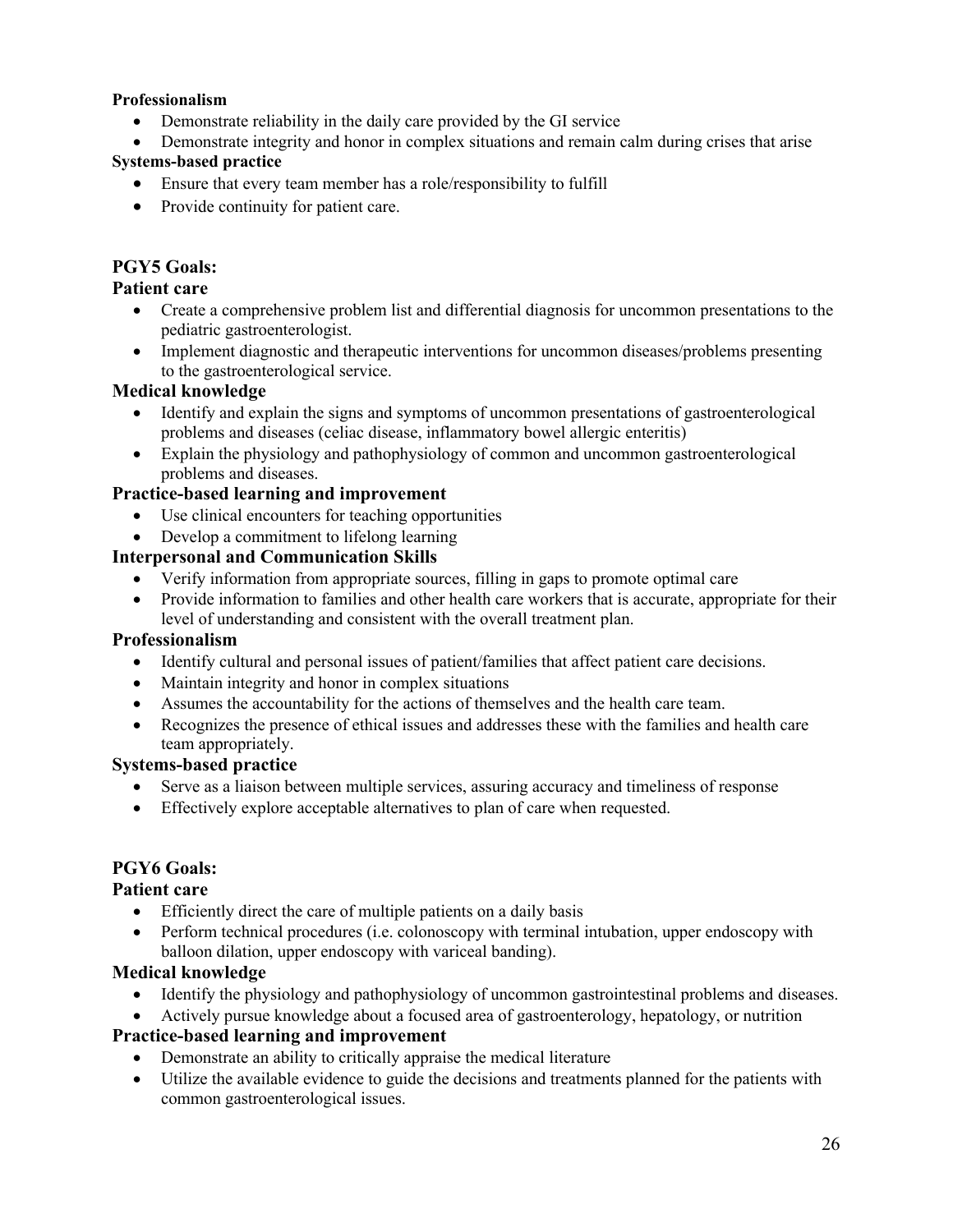#### **Interpersonal and Communication Skills**

- Direct work rounds, obtaining the appropriate information and directing patient care.
- Provide effective feedback to the medical students, residents, peers and faculty
- Perform timely consultations with complete information to requesting services.

#### **Professionalism**

- Assumes the accountability for the actions of themselves and the health care team.
- Recognizes the presence of ethical issues and addresses these with the families and health care team appropriately.

#### **Systems-based practice**

- Recognize task overload and ask for help if needed and offer to help others that are overloaded.
- Ensure continuity of patient care including systematical hand off of responsibilities.
- Ensure that the team providing care has all of the daily roles and responsibilities for patient care assigned for completion.

#### **Supervision and Graded Responsibility of Pediatric Gastroenterology Fellows**

Supervision may be exercised through a variety of methods. For many aspects of patient care, the supervising physician may be a more advanced fellow. Other portions of care provided by the fellow can be adequately supervised by the appropriate availability of the supervising faculty member or fellow, either on site or by means of telecommunication technology. Some activities require the physical presence of the supervising faculty member. In some circumstances, supervision may include post-hoc review of fellowdelivered care with feedback.

The program must demonstrate that the appropriate level of supervision in place for all fellows is based on each fellow's level of training and ability, as well as patient complexity and acuity. Supervision may be exercised through a variety of methods, as appropriate to the situation. The program must define when physical presence of a supervising physician is required.

Levels of Supervision – To promote appropriate supervision while providing for graded authority and responsibility, the program must use the following classification of supervision:

- 1. **Direct Supervision:** The supervising physician is physically present with the fellow during the key portions of the patient interaction or, the supervising physician and/or patient is not physically present with the Fellow and the supervising physician is concurrently monitoring the patient care through appropriate telecommunication technology.
- 2. **Indirect Supervision:** The supervising physician is not providing physical or concurrent visual or audio supervision but is immediately available to the fellow for guidance and is available to provide appropriate direct supervision.
- 3. **Oversight:** The supervising physician is available to provide review of procedures/encounters with feedback provided after care is delivered.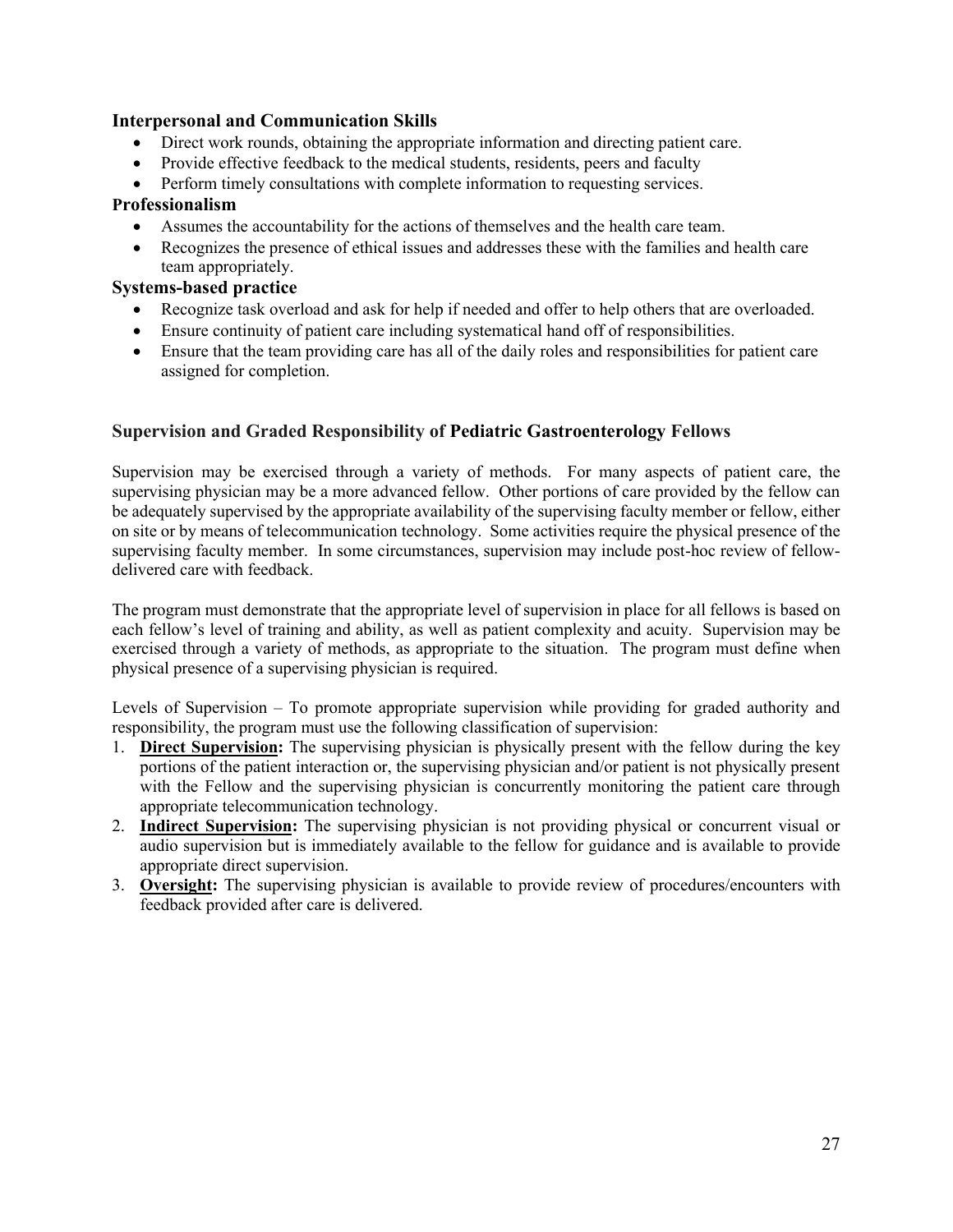| <b>Site</b>                              | Link                                                                                    |
|------------------------------------------|-----------------------------------------------------------------------------------------|
| New Innovations                          | https://www.new-innov.com/Login/                                                        |
| <b>UTHSC GME</b>                         | http://www.uthsc.edu/GME/                                                               |
| <b>UTHSC GME Policies</b>                | http://www.uthsc.edu/GME/policies.php                                                   |
| <b>UTHSC</b> Library                     | http://library.uthsc.edu/                                                               |
| <b>GME Wellness Resources</b>            | https://uthsc.edu/graduate-medical-education/wellness/index.php                         |
| <b>ACGME Fellows Resources</b>           | https://www.acgme.org/residents-and-fellows/Welcome                                     |
| <b>GME</b> Confidential Comment<br>Form  | https://uthsc.co1.qualtrics.com/jfe/form/SV 3NK42JioqthlfQF                             |
| <b>American Board of Pediatrics</b>      | https://www.abp.org/content/abp-portfolio-log                                           |
| LeBonheur Children's Hospital            | http://www.lebonheur.org/our-services/gastroenterology/                                 |
| Milestones                               | http://www.acgme.org/portals/0/pdfs/milestones/pediatricssubspecialt<br>ymilestones.pdf |
| Pediatric Gastroenterology<br>Fellowship | https://www.uthsc.edu/pediatrics/gastroenterology/fellowship/faculty.<br>php            |
| North American Society for               | https://naspghan.org/professional-resources/continuing-                                 |
| Pediatric Gastroenterology,              | education-resources/                                                                    |
| Hepatology & Nutrition                   |                                                                                         |
| (NASPGHAN)                               |                                                                                         |

# **Additional Forms:**

- FMLA Form: https://www.uthsc.edu/GME/pdf/fmla.pdf
- Travel Request Form: https://uthsc.edu/graduate-medical-education/administration/documents/resident-travel-requestform.pdf
- Fellow Travel Reimbursement Processing Form: https://www.uthsc.edu/graduate-medical-education/administration/documents/travelreimbursement.pdf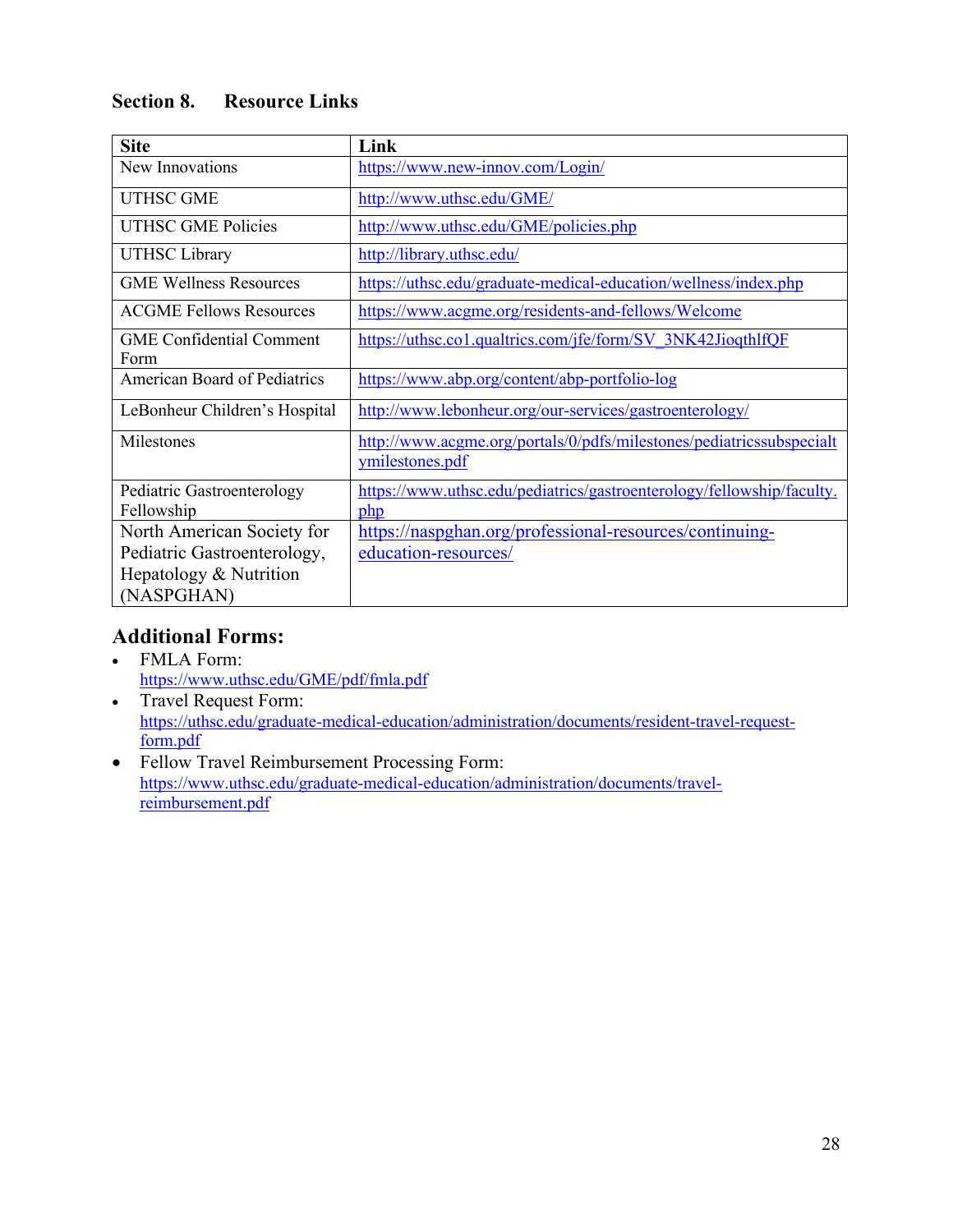# **Section 9. Appendix**

# UTHSC Department of Pediatric Gastroenterology Leave Request Form

| Name:<br>Rotation:<br>Leave to begin (Date/Time):                                                                                                                 | Request Date:                                                                                                                                                |
|-------------------------------------------------------------------------------------------------------------------------------------------------------------------|--------------------------------------------------------------------------------------------------------------------------------------------------------------|
|                                                                                                                                                                   | Leave to end (Date/Time):                                                                                                                                    |
| <b>Leave Category:</b><br>o Annual leave/Vacation/Personal days<br>Sick leave (personal/other)<br>$\circ$<br>Professional Leave<br>$\bigcap$<br>Other:<br>$\circ$ | <b>Number of days and/or Hours:</b><br><u> 1989 - Johann Stoff, deutscher Stoff, der Stoff, der Stoff, der Stoff, der Stoff, der Stoff, der Stoff, der S</u> |
| <b>Professional Leave:</b><br>Location:                                                                                                                           |                                                                                                                                                              |
| <b>Approvals/Signatures:</b><br>Signature of Fellow:                                                                                                              | Date:                                                                                                                                                        |
| Program Director Approval: $\Box$ Yes $\Box$ No<br>Signature:                                                                                                     | Date:                                                                                                                                                        |